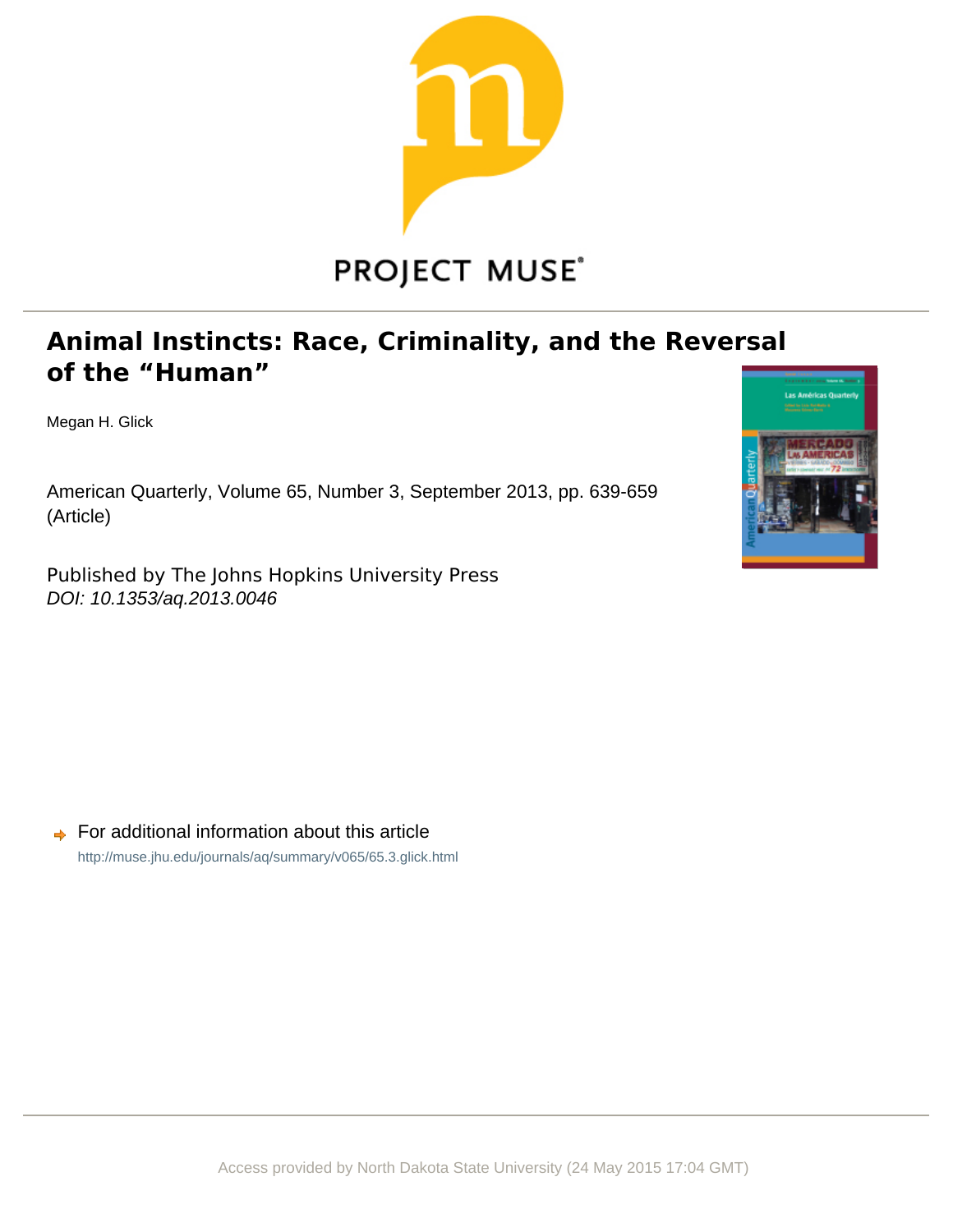## **Animal Instincts: Race, Criminality, and the Reversal of the "Human"**

*Megan H. Glick*

If we must die, let it not be like hogs Hunted and penned in an inglorious spot, While round us bark the mad and hungry dogs, Making their mock at our accursed lot.

—Claude McCay, "If We Must Die"

In July 2007 Atlanta Falcons' quarterback Michael Vick was indicted for<br>
owning and operating a large interstate dog-fighting ring from a compound<br>
in Surry County, Virginia. The story began three months earlier, after<br>
Vi owning and operating a large interstate dog-fighting ring from a compound **L** in Surry County, Virginia. The story began three months earlier, after Vick's property was subject to a drug raid, and police found and removed a significant amount of dogfighting equipment, including steroids, rape racks, bats, chains, treadmills, and a large piece of bloody carpet. Sixty-six live but badly scarred dogs were taken into custody by animal control officers, who also found the bodies of eight dead dogs and the remains of countless others on the property. For months after the evidence was uncovered and the allegations were levied, Vick denied everything, claiming that he rarely visited the Surry County property, and that it was family members and friends who had carried out the illegal activities in his absence. By August, however, Vick was forced into a confession, following the guilty pleas of three of his friends who became codefendants in the case, and by December he was sentenced to twenty-three months in federal prison with a release date of July 20, 2009. Simultaneously, he was tried in state court for felony dogfighting and received a suspended three-year sentence and a fine of \$2,500.<sup>1</sup>

As the facts of the case unfolded in the media spotlight, Vick was publicly attacked by both animal rights and animal welfare groups who expressed outrage at the alleged abuse perpetrated at the kennels. Of particular concern was the postfight disposal of the dogs, by means such as electrocution, drowning, and hanging, measures that were frequently referred to as forms of "execution" by activists, the press, and even the language of Vick's federal indictment.<sup>2</sup> Although the use of this terminology across multiple venues remained undefined and unremarked on, it nonetheless begs a question: if the very notion of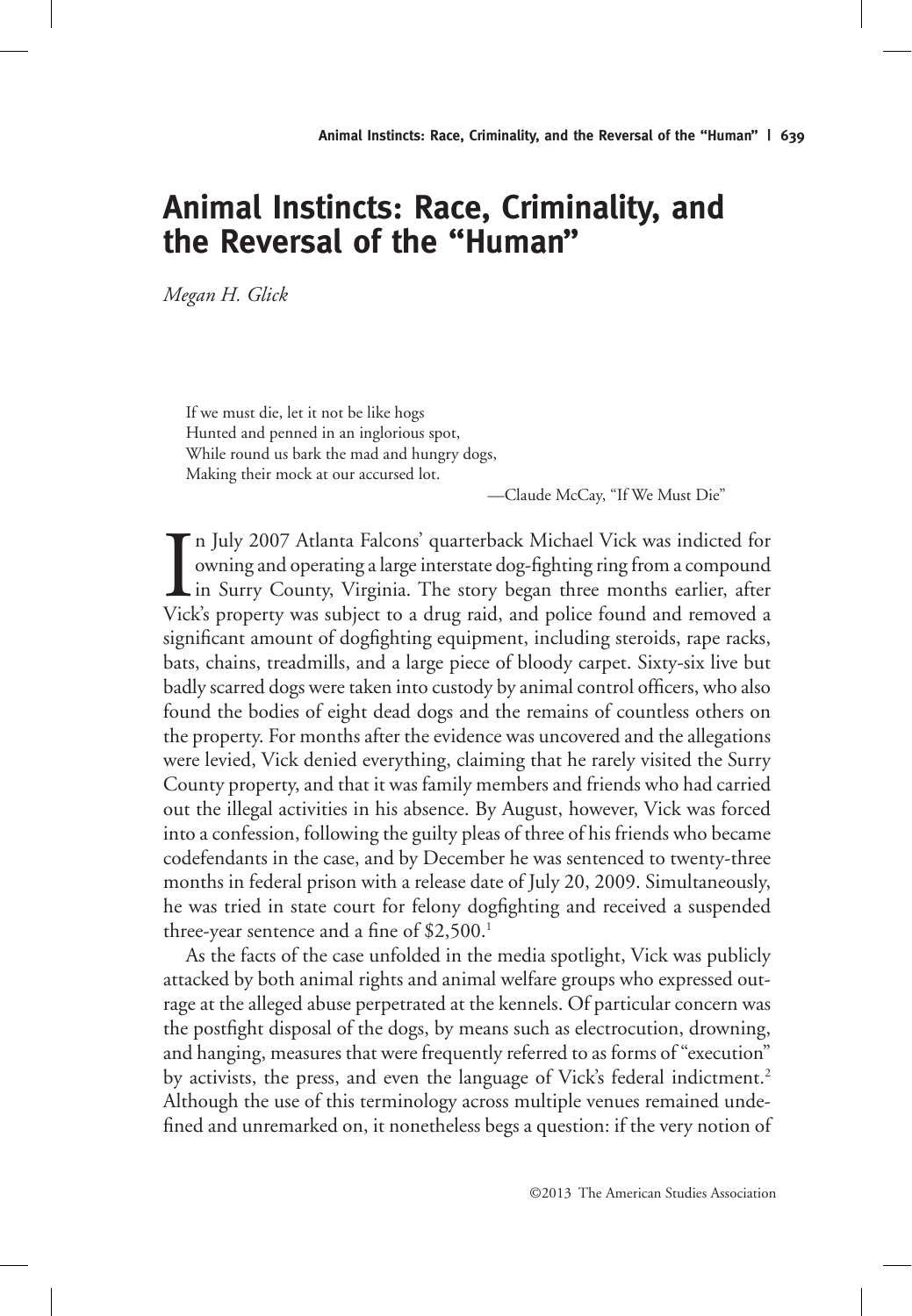executability typically depends on a specific definition of life—one that has political meaning—and if the realm of political meaning is reserved solely for the province of the human, what does it mean that the Vick dogs became "executable"? What frameworks of logic—political, cultural, and otherwise—had to exist for this to take place?

The unqualified use of this terminology by multiple parties, all with different public dispositions toward animals, must be understood as significant. While animal rights activists have publicly protested the use of animals for entertainment purposes, both animal rights and animal welfare organizations have objected to the imposition of cruelty against animals.<sup>3</sup> Conversely, the US mass media do not appear to have a coherent or consistent discourse on the issue of the treatment of nonhuman beings, though it would be fair to characterize mainstream US media as not being oriented toward animal rights and welfare. Likewise, the uneven establishment and application of animal-related laws in the US court system do not speak to a consistent practice or a cross-species egalitarian ethic. Rather, leniency on issues of animal abuse enabled by US law allows for differential understandings of the limits of human dominance, which in turn explains the quotidian nature of animal abuse. Yet, in the Vick case, the use of the term *execution* in activist, media, and legal forums seems to connote a transparency, that is, a shared use of language that requires neither explanation nor qualification.

In a world of zero-sum resources and enfranchisements, the exaltation of animals to a quasi-human status poses many philosophical and ethical questions. If dominant culture purports to believe in the primacy of human rights, in the primacy of the food chain, so to speak, how can we understand the displacement of this logic in the elevation of certain animals to an "executable" status? This question accrues particular significance against the backdrop of deeper histories of dehumanization, which have long mapped racial categories onto the animal–human boundary. In the case at hand, Vick's race was explicitly and implicitly called into question: both by his lawyer, who argued that dogfighting was a culturally based predilection, and by the specter of imagined black male violence that haunts US public culture.

This essay examines how the Vick dogs became defined, both by popular cultural discourse and by legal rhetoric, as something more than animal. Tying the dogs to Vick's own positionality—a black man always already under the scrutiny of the US legal system—I demonstrate that the Vick case is particularly revealing of the often mystified links between categorizations of species, race, and gender. To access these connections, this essay considers the role of death in the fashioning of animal and human subjects by extending Achille Mbembe's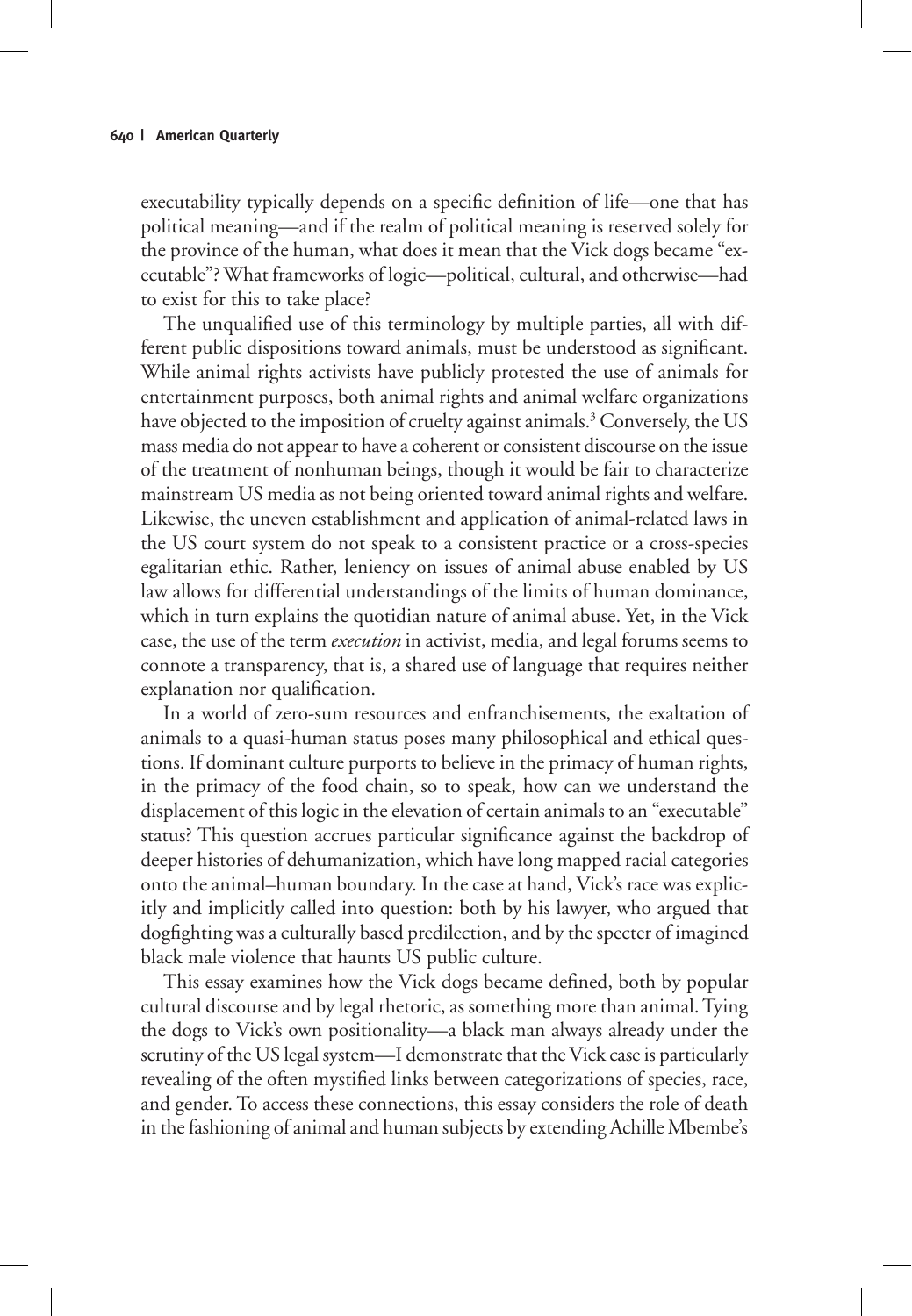theorization of "necropolitics" to the realm of the nonhuman, arguing that "death-worlds" created by a culture of glorified violence against animals compromises the possibilities of justice for human and nonhuman subjects alike.

#### **Animal–Human Death-Worlds**

Contemporary political theory imagines the executable body as distinctly human. Giorgio Agamben and Judith Butler, for instance, both point to the reliance of human life on conceptions of human death. Agamben argues that the juridical order determines the human through the capacity for politically meaningful death. Those individuals who become politically disenfranchised consequently become slaughterable, but not murderable in the legal sense. He calls this phenomenon "bare life," in which the stripping of political meaning reduces the subject to a purely biological state. Similarly, Butler asserts that the "other" is made executable through a negation of political meaning, or the negation of grievability. For Butler, the other is already imagined as "inhuman, the already dead, that which is not precarious and cannot, therefore, be killed."4 For Agamben and Butler, liminal states of existence—bare life and nongrievable life, respectively—thus demonstrate that the perception of matterable life is always determined in relation to practices of death and disenfranchisement.

Mbembe has articulated a slightly different formulation, noting how particular states of political existence are dependent on the nature of the distribution of death. He argues that the separation of "those who must live [from] those who must die" is the founding impulse of the dehumanizing processes of imperialism and racialization. Racial difference, Mbembe notes, has long been critical to the political imagining of the category of the subhuman, and it is this imagining of "inhumanity" that enables the "condition for the acceptability of putting to death."5 Unlike Agamben and Butler, both of whom deploy the idiom of a dominant sovereign in the configuration of death, Mbembe speaks to a broader instrumentality of death in the age of "global mobility," where "the exercise of the right to kill [is] no longer the sole monopoly of states" but is instead carried out in a "patchwork" manner by different groups and individuals with competing interests, in the "spaces of everyday life."6 Mbembe suggests that the distribution of the right to kill has created a "terror formation" that he calls "necropolitics," in which the parsing and repeated iteration of in/disposable lives becomes the justification for death. For Mbembe, it is life under the constant sign of death that creates what he calls "death-worlds," or "new and unique forms of social existence in which vast populations are subjected to conditions of life conferring upon them the status of *living dead.*"7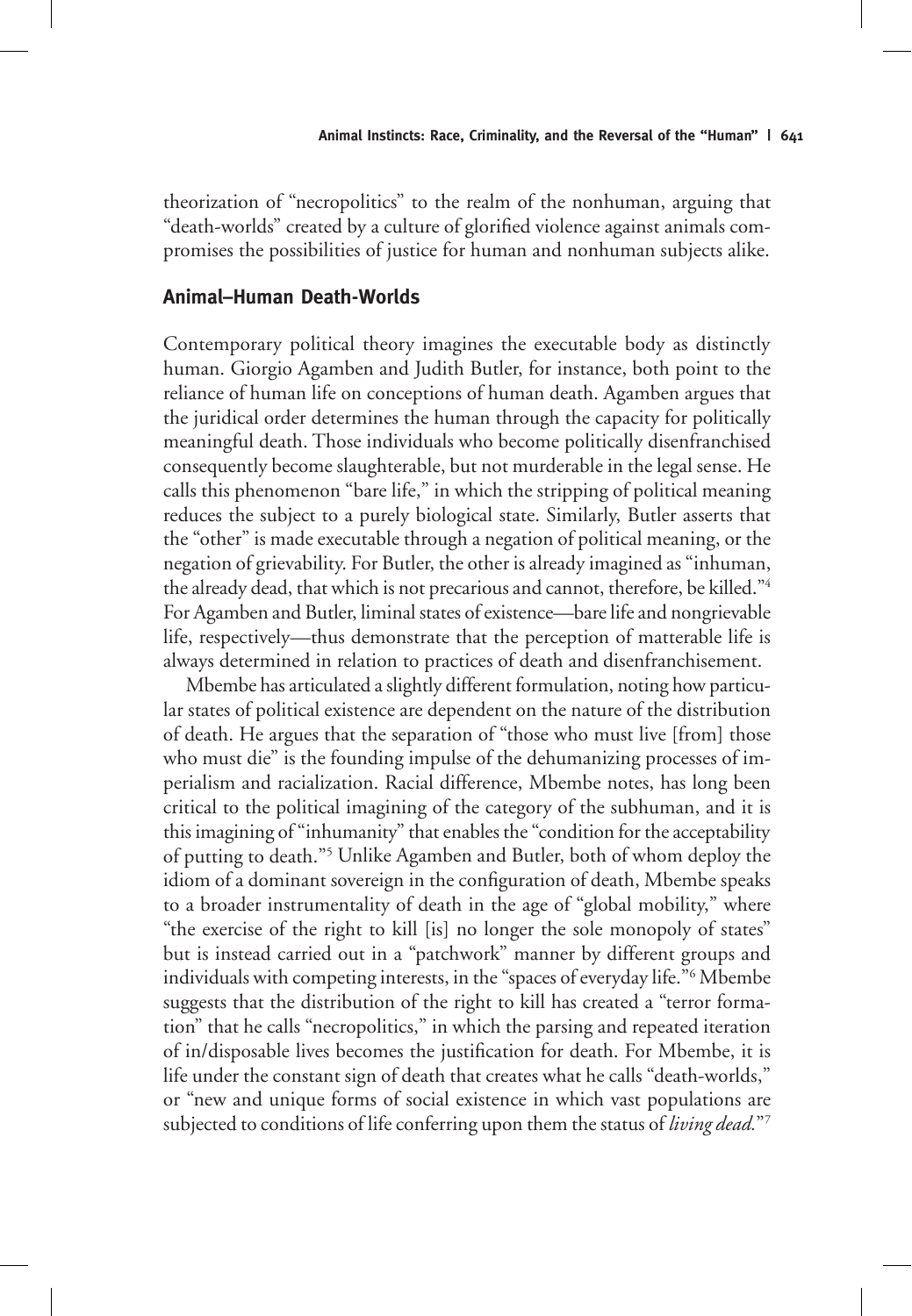In each of these works, the figure of the sub-/non-/liminally human is deployed metaphorically as the end point of processes of dehumanization. At times, this figure is imagined as an animal or, at the very least, becomes animalized. In Mbembe's argument, the symbol of the animal serves a particularly important function. First, Mbembe borrows G. W. F. Hegel's and Georges Bataille's related configurations of death as a return to the animal, or "natural," side of oneself, asserting that the process of becoming a subject is both a matter of separating oneself from animal existence and of facing the threat of death.8 For Mbembe, the figure of the animal is also mirrored in the figure of the "savage" created through discourses of imperialism and race. This parallel between the literal nonhuman (the animal) and the figurative nonhuman (the "savage") is a familiar move in discourses of dehumanization, where progress, or "becoming," and the nature–culture divide, becomes the basis on which all things human rely.

In Mbembe's estimation—and indeed in many contemporary theorizations about the state of political existence—the figure of the nonhuman hovers over processes of dehumanization. Yet it is important to ask why this figure is not usually addressed in conversations about human rights. Admittedly, the conceptual refusal to equate dehumanized persons with the nonhuman can be attributed to the fact that the dehumanized subject, while frequently politically disenfranchised, does not, in the literal sense, become animal. Yet metaphorically, disenfranchisement is likened to the state of the animal, to a life without rights, without self-control, without self-possession. Moreover, the language of the animal can often be seen in discourses of dehumanization, where lowly creatures, such as cockroaches, lice, rats, and other vermin, are deployed imaginatively to justify forms of violence unfit for particular understandings of humanity. Even still, the human as a category is frequently taken for granted, though it remains deeply tied to political and juridical notions of enfranchisement and belonging. To imagine a state of literally becoming-animal is to imagine a state of dehumanization so profound as to be too dehumanizing to talk about. Discourse says, "So and so likens such and such a population to rats." It does not say, "such and such a population *is*, or *has become*, a pack of rats," no matter how inhumanely or abusively they have been treated.<sup>9</sup>

Yet if the language of becoming-animal is a kind of curious absent center in discourses of dehumanization, the language of becoming-human in the case of certain animals is even less well thought out. The slippery slope of dehumanization—from the human to the liminally human to the nonhuman—should indicate that movement in the opposite direction is possible as well. While scholars have just begun to identify how the perceived treatment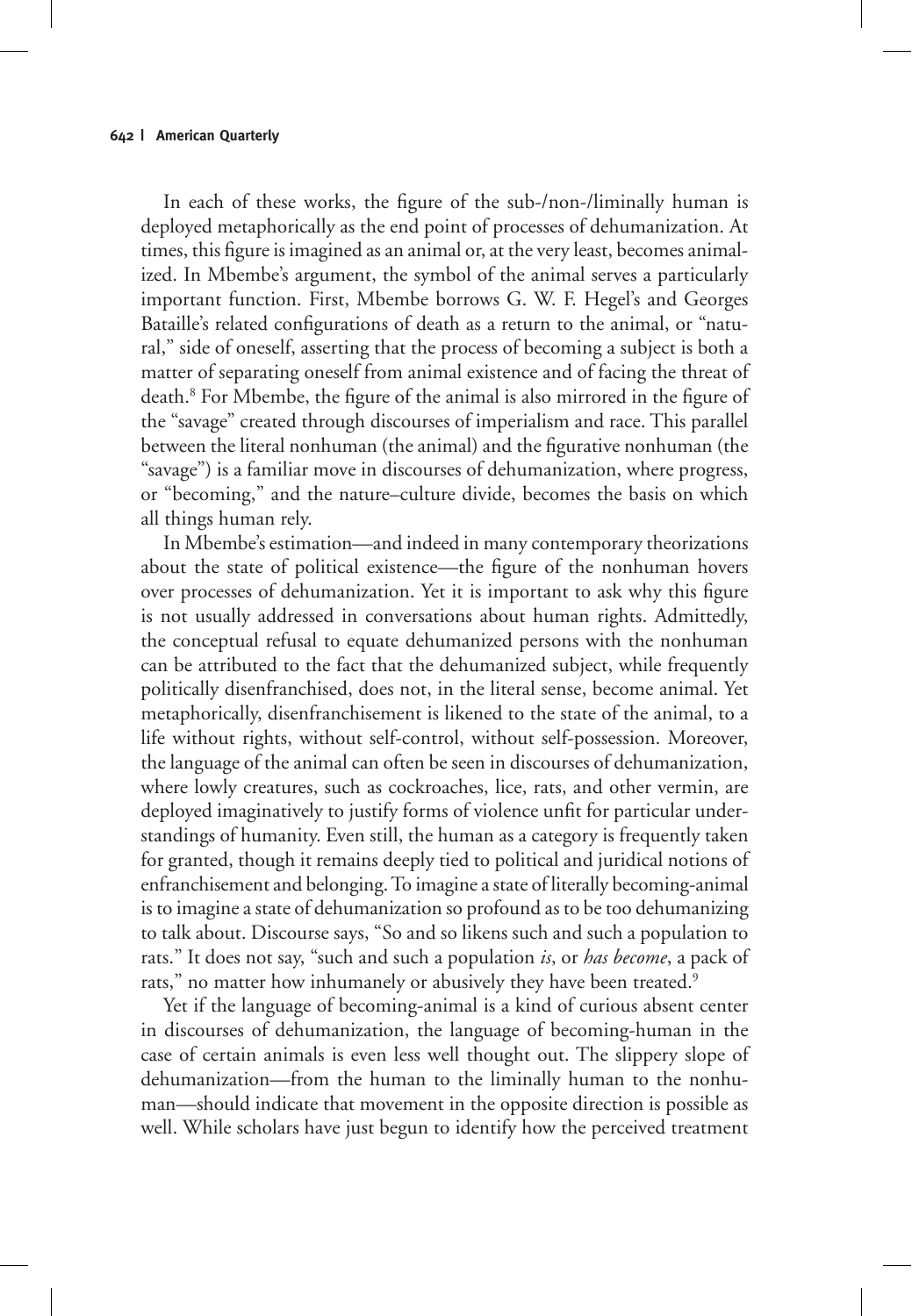of animals can be a marker of difference, the processes of humanization cultural, political, and social forms of anthropomorphization in the case of certain species—have yet to be analyzed as a critical component of discourses of humanity and dehumanization. For instance, Glen Elder, Jennifer Wolch, and Jody Emel demonstrate how the treatment of animals by postcolonial subjects in the United States has been used as a marker of racial and national difference.10 In cases where such subjects have killed animals "inappropriately," or, in ways unimaginable by modern US conventions, forms of legal surveillance and punishment have become justifiable. Hunting in places and times where it is not sanctioned, sacrificing for non-Judeo-Christian religious purposes, or consuming animals "unfit" for human appetites are used to call into question the civility of individuals, as well as entire peoples and cultures.

In recent years, work in the field of animal studies has begun to address the issue of competing human and nonhuman interests. For many scholars, such as Claire Jean Kim, Julie Guthman, Cathryn Bailey, and Amie Breeze Harper, race is a salient, if often underinterrogated, site of speciation and speciesism. Each author identifies a universalizing impulse in animal rights and animal welfare discourse, which seems to stake out a claim for a singular, cross-cultural ethical stance on animals. As Kim points out, this demand involves an "implicit suggestion . . . that it is possible to bracket race in public discourse, to carve out a race-free discursive space" in which to imagine the question of the animal.<sup>11</sup> In effect, this presumption has the capacity to recapitulate discourses of race and racism, in which the problematic model of color-blindness becomes the overarching narrative. While criticizing the dismissal of race as a nonfactor in animal treatment, Kim is equally unconvinced that racial or cultural heritage can be used as appropriate rationales for the differential treatment of animals. She notes that moral dialogue on the issue of animal abuse should not be silenced for fear of indictments of racism or cultural imperialism, as has been the case in critiques of the live animal markets in San Francisco's Chinatown community.

Greta Gaard makes a similar argument while addressing the 1990s controversy over the Makah tribe's appeal to continue practicing the cultural ritual of whaling in Seattle, where whaling for any purpose had been outlawed. Following public discourse, Gaard notes, it would seem that the Makah's desire to continue a cultural tradition stood against the interests of animal rights activists who argued on behalf of the whales' right to life. In this instance, activists' opposition to Makah whaling practices became tantamount to the rejection of Makah culture and identity, and it was precisely this type of cultural imperialism that enabled certain Makah leaders to oppose the basis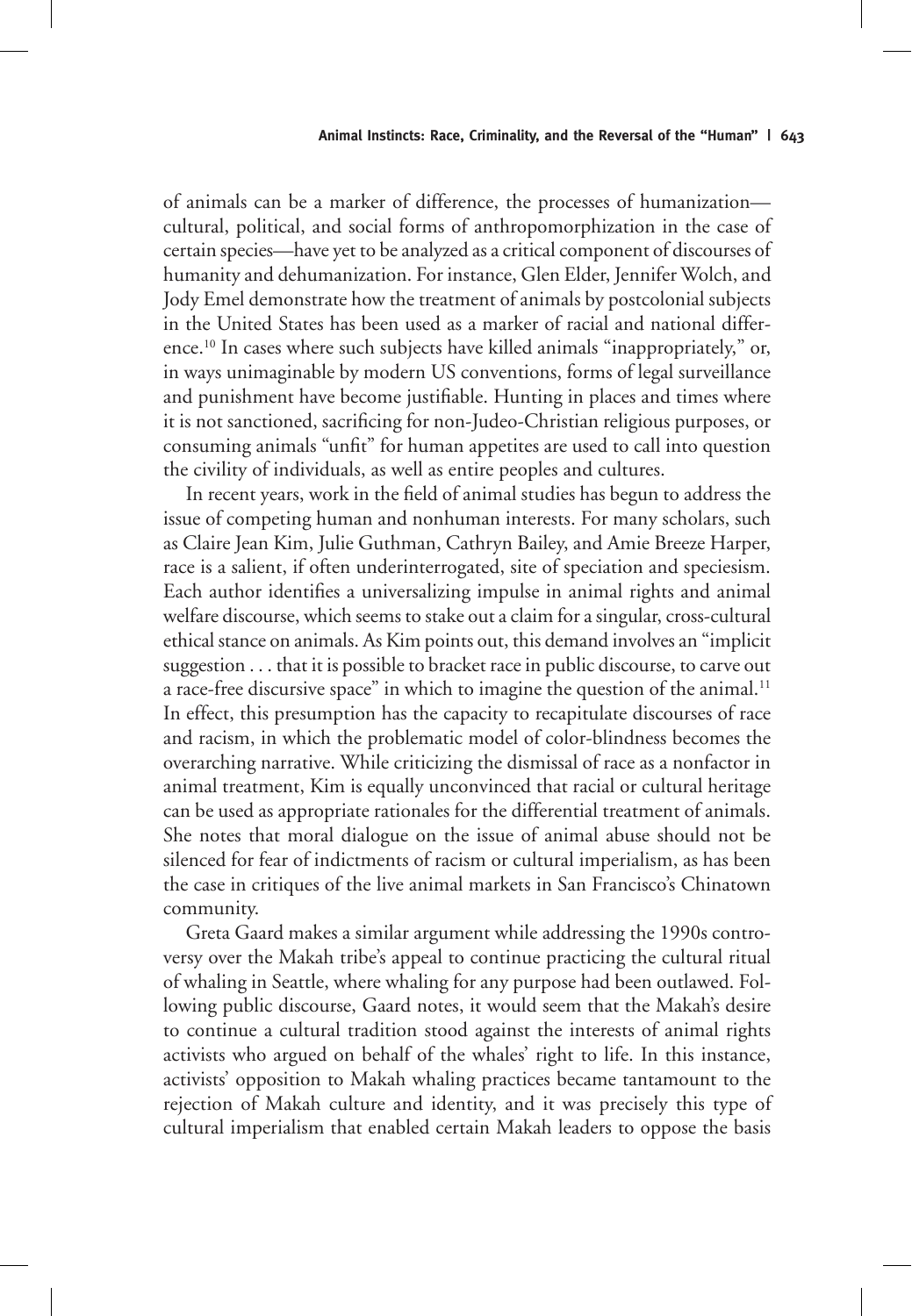of the local law. Yet, as Gaard avers, to assume that the practice of whaling is somehow endemic to Makah culture is to miss the complexity of beliefs and interests within the culture itself. Not all Makah desire to whale; not all Makah believe that whaling is culturally necessary; and many Makah are critical of the practice of whaling.<sup>12</sup>

The easy slippage between understanding a practice as having complex cultural meaning versus understanding a practice as endemic, or essential to, a particular culture is at stake in many of the apparent conflicts identified between racial and ethnic minorities and animal rights and welfare activists. This slippage is responsible for ideological clashes between groups and individuals who find various forms of animal rights and welfare discourse deeply imperialist in nature. Identifying how preexisting racism and xenophobia toward Chinese immigrants were mobilized in anti–live animal market discourse, Kim asks an eerie question: "Are anticruelty campaigns illegitimate if they benefit from, take advantage of, or even deepen majority prejudices toward immigrant minorities? What if being racist is what enhances the 'winnability' of a campaign?"<sup>13</sup> Such an inquiry takes on special meaning in the current moment, when the idea of postracialism has captured the public imagination. To be sure, the critique of animal practices has become one site of the articulation of suppressed racial ideologies in an era where discourses of political correctness, multiculturalism, and a "black" presidency dominate mainstream understandings of the dis/ location of race in the United States.

Considering the place of race and culture in academic evaluations of animal ethics, Maneesha Deckha notes that a similar blind spot often occurs. For Deckha, while gender has appeared as a frequent and important intersectional category in academic interrogations of humanism and anthropocentrism, even becoming a hallmark of posthumanist theory that pulls deeply from feminist philosophies, issues of race and culture remain at the margins. Drawing on theories of intersectionality, Deckha argues that this blind spot does not allow for a clear reflection on issues of cross-cultural and cross-species alignment.<sup>14</sup> Thus while the relationship between race and animality is well imagined in considerations of practices of dehumanization, it remains underexamined as a key component in much of animal rights discourse.

Returning to Mbembe, who suggests that the figure of the inhuman/animal/ savage is critical to imaginings of the "living dead," and who notes how processes of racialization depend on subjugation under the sign of death, I want to think about how racialization and speciation both depend on particular conceptualizations of matterable life. Because animal death never properly enters the realm of murder in the eyes of the law, it is always somehow allowable,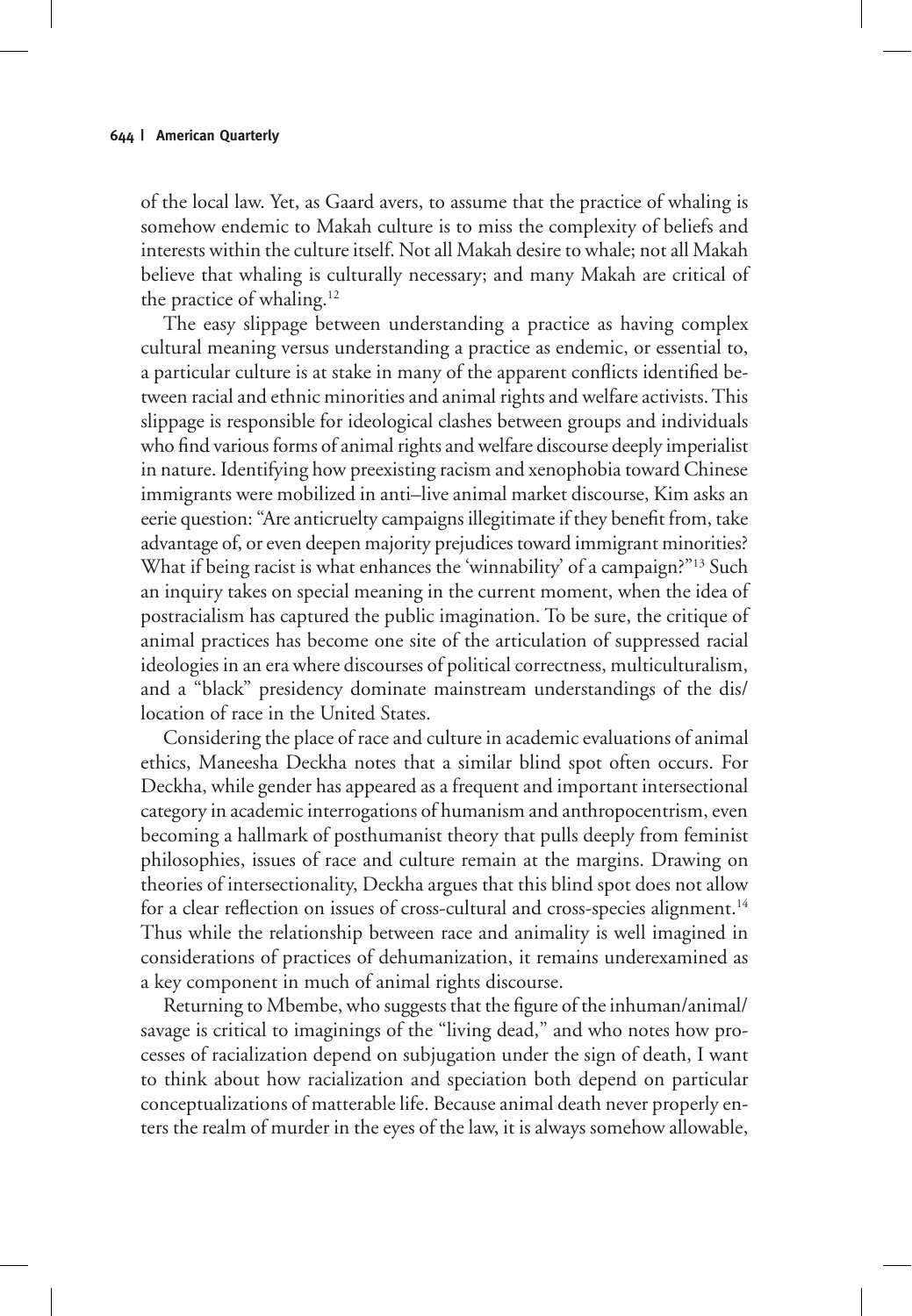normalizable, and widely distributable. For this reason, animal death always already belongs to the realm of the necropolitical. This is significant because it is not the death itself but the *management* of that death that becomes the issue at stake. Even certain advocates of animal rights and welfare, such as PETA (People for the Ethical Treatment of Animals) and the Humane Society, do not allege that animals should never be killed. Rather, it is suggested that animals be killed "humanely," in proper contexts and for proper reasons. Those species or individual animals that do meet these standards, and/or are killed for reasons not widely supported, become victims of "abuse," while others suffer similar fates and are imagined to be treated humanely.

Animal studies scholarship offers important insights into the connections between the issue of animal death and questions of routinization and banalization. The British academic collection known as the Animal Studies Group, for instance, proposes that killing is the most common act that characterizes the animal–human relationship. From culture (food, fashion, and entertainment), to science (biomedical research and experimentation), to religion (sacrificial rituals), to family life (the frequent euthanization of beloved pets), the slaughter of animals is one of the most common features of modern life. In his work on factory farming, the historian Richard Bulliet has argued similarly that the current moment can be characterized by a "postdomestic" animal–human relation, in which violence against animals is both common and invisible. Bulliet points to the mystification of meat production as a sign of postdomesticity, in which violence against animals is hidden from the consumer eye while becoming measurably greater through machinations of industrial farming.15 Charles Patterson's controversial work *Eternal Treblinka: Our Treatment of Animals and the Holocaust*, pushes this argument farther by illuminating how the industrial slaughter of animals paved the way for the industrial slaughter of minorities in Nazi Germany.16 In this formulation, one mode of violence conditions the subject to accept another, creating a circular loop of logic: "Population x is subhuman and so is deserving of imprisonment and death; population x is imprisoned and slaughtered in a manner similar to animals; thus the members of population x *are* animals."

Across these three works, animal death emerges as both quotidian and extreme. It is the very backing of modern society, and it is a holocaust. It occurs every second of every day, providing large profits and sustaining entire industries, yet we hide from its ugly glare. It is everywhere, and it is nowhere. This dynamic must be understood as the very definition of necropolitical regimes of terror, in which the spaces and moments of "everyday life" are marked by the sign of constant death. While Mbembe's theorization addresses the dynamics of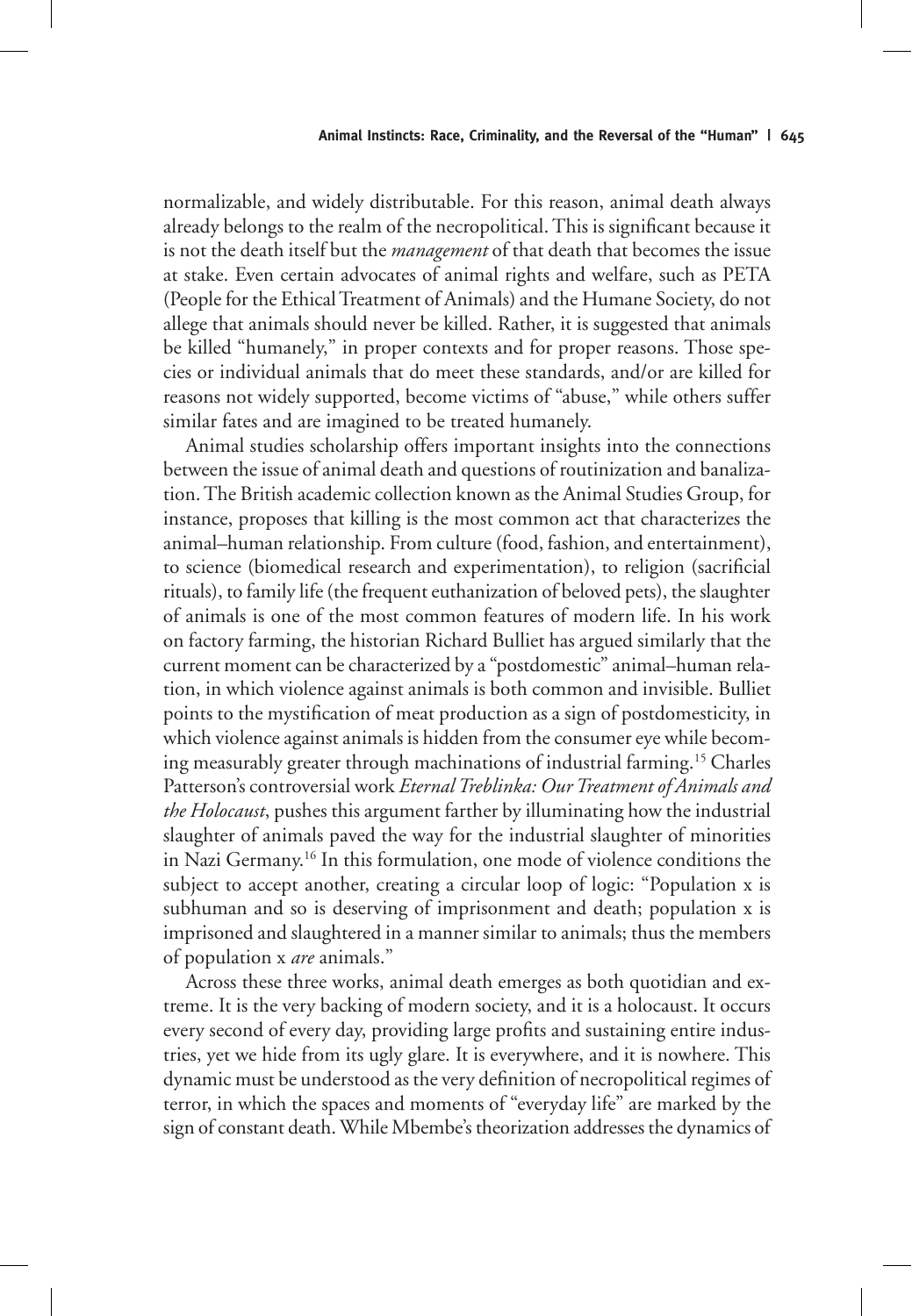dehumanization vis-à-vis the violence of continual warfare, in which "new and unique forms of social existence" are created out of a politics of subjugation, this essay imagines violence against animals as a formative impulse in modern US "death-worlds." These death-worlds are created not only through literal acts of violence against animals but also through the animalization of certain human populations. Turning to the debate over Michael Vick's involvement with the torture and death of the Bad Newz Kennel dogs, I want to consider the role of the relationship between race and animality in the narrative of the case.

## **The Michael Vick Project**

In contemporary US culture, dogs exist in peculiar relation to practices of violence and death. As Clare Palmer points out, dogs are unique subjects in the modern psyche: no other species is loved and killed with equal vigor as dogs—except for other humans. Palmer uses the example of shelter euthanizations to point out the common use of the term *humane* to temper the reality of killing healthy animals.<sup>17</sup> What little statistics exist indicate that between 6 and 10 million dogs and 7 and 10 million cats are "humanely" killed each year in shelters, numbers that reflect between one-tenth and one-quarter of the *entire*  domestic dog and cat populations.18 If these numbers seem extreme, their logic is profoundly quotidian: they are, to be sure, lives not worth living. And in this way there is an odd symmetry between representations of shelter animals and life in the ghetto, where survival seems just as likely as death, and familiarity with the randomness of one's lot replicates a form of banal necropolitics.

Ambiguous attitudes toward dogs extend back in time. In particular, dogfighting has not always been understood as abusive and has not always been illegal. Dating back centuries in the United States, dogfighting was not fully outlawed in all US states until 1976. Indeed, it was only a century earlier that the United Kennel Club and the American Kennel Club both sanctioned and sponsored dogfighting as a legitimate enterprise, complete with rules and regulations. Moreover, it is really only within the last fifteen years that dogfighting has begun to be tried under the law with any sort of regularity.<sup>19</sup> And in many ways, it has not been the law but certain moral codes that have served as the primary deterrent.

Significantly, at the very moment that dogfighting reached peak popularity in the United States—the mid- to late nineteenth century—so too did the nation witness the rise of the first significant animal rights movement, propelled by the founding of the American Society for the Prevention of Cruelty to Animals in 1866. That same year, New York became the first state to outlaw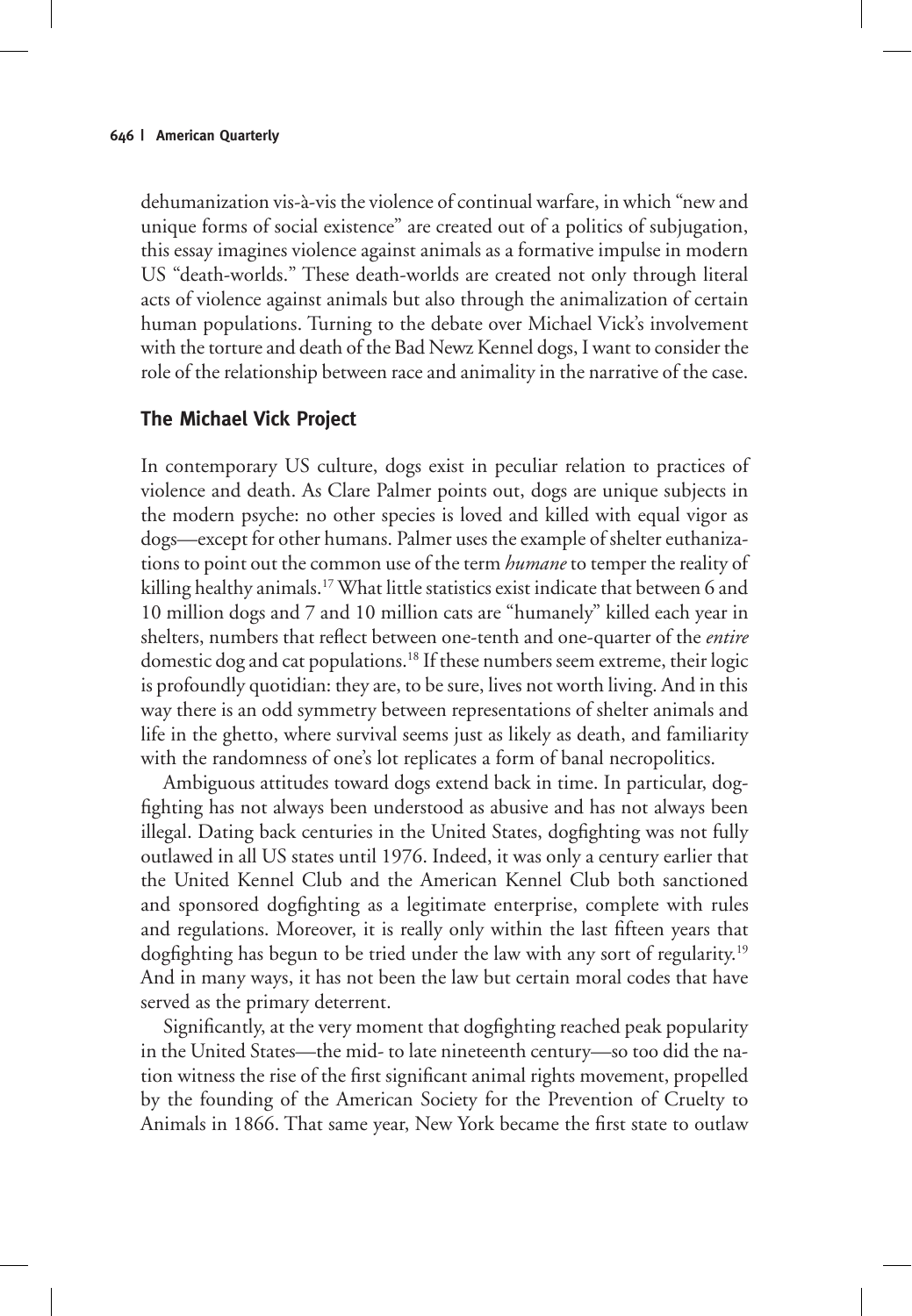dogfighting. The efforts of the ASPCA and the movement to illegalize dogfights grew partly out of a disagreement about whether the sport constituted "cruelty against animals"—a new philosophical concept that emerged from post-Enlightenment ideologies about the correlation between the meanings of civilization, humanitarianism, and proper relations with the animal world. In this context, the movement toward compassion was less about concern for the welfare of the animal in question than about one's own modern sensibilities, which included, of course, control over one's baser instincts and violent tendencies toward defenseless creatures.<sup>20</sup>

The same stigma maintains in the current moment, where cruelty toward animals is understood to represent a proclivity for violence that is constructed as either based in the body, as a form of psychopathology, or based in culture as a form of ethnic, racial, or class difference, a difference partly based on a sense and critique of antimodernism. Animal abuse, like all violent crime, thus typically casts two possible perpetrators—the insane or the culturally othered—those whose systems of meaning and value are already understood to be at odds with dominant ideologies.<sup>21</sup>

These gradations—of moral judgment, and of life itself—are at the heart of what makes the issues of animal abuse and animal rights so difficult to navigate. Time and again, we return to specters of othered humanity—the human who refuses to act humane, and the animal elevated to a level of anthropomorphism. This nexus is especially significant at the site of the dog, humanity's foremost companion species, or "significant other" as Donna Haraway has called it.<sup>22</sup> This otherness is mirrored in the configuration of the law, which recognizes dogs as both property and as partial persons, through punitive legislation that demands reparation in the name of the owner and in the name of the dog's sentience. Movements to tighten legislation on animal abuse are, however, rarely based on legal principles; instead, they rely heavily on the cultural meaning of the animal at stake.

Culturally speaking, dogs must be docile subjects—pets that are neither animal aggressive nor human aggressive, and their use value must lie in their capacity to fulfill the demands of companionship (i.e., Cesar Millan's "pack"). When dogs are used for other purposes—as food, religious sacrifice, or sport they cease to become dogs, and our discomfort with their possible suffering and pain has as much to do with our conceptualization of humanity as it does with their right to a comfortable life. Used in these ways, dogs become a site for debate about the nature of individual liberties and freedoms, just as dogs trained for attack purposes push the boundaries of allowable proprietary claims: bite the wrong hand and they are imagined to be beyond redemption—disposable,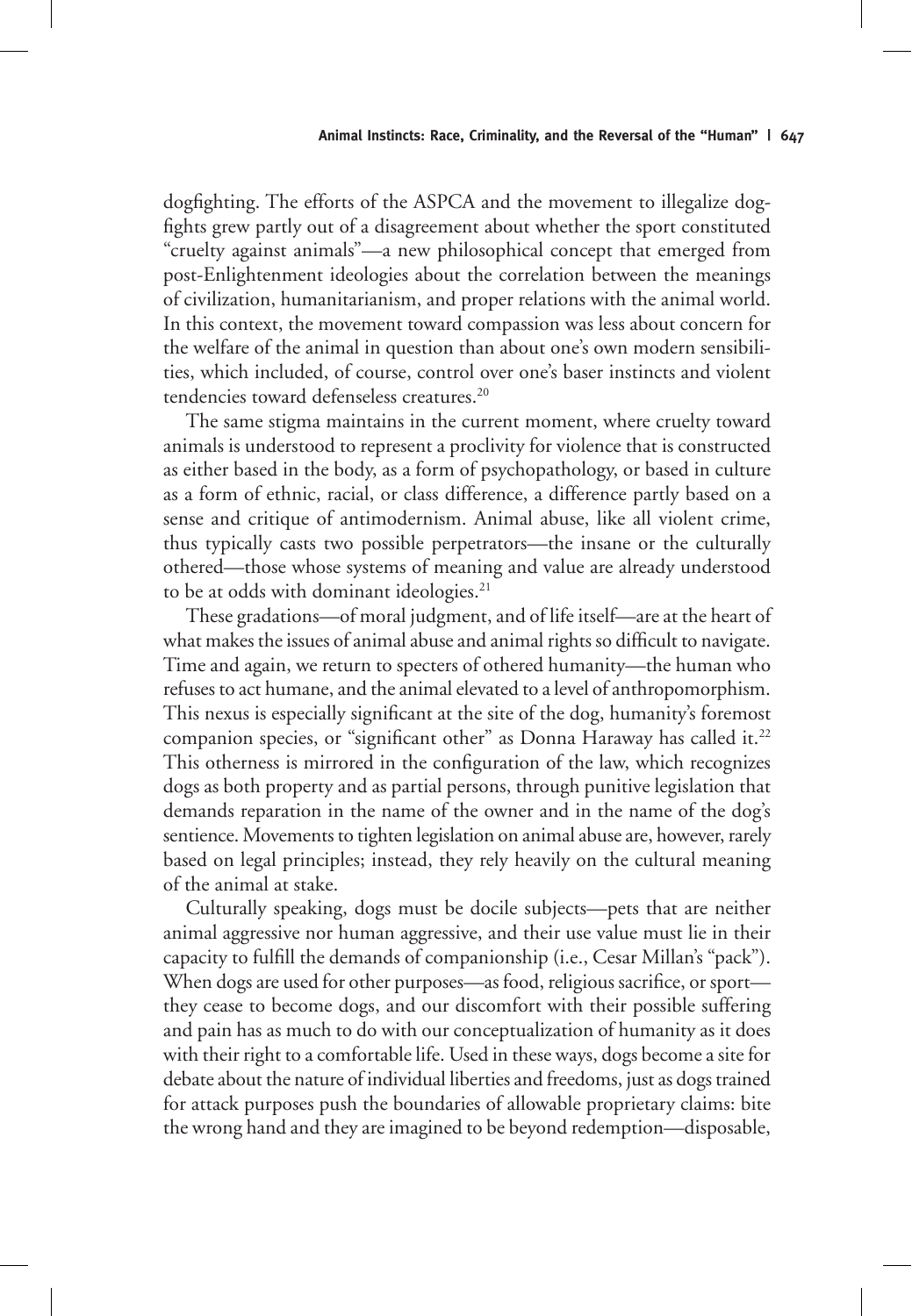euthanizable—casting shadows on their owner's ability to be a "good citizen."

Yet what does it mean that so often these battles over the roles and boundaries of animality—let alone dogness—are marked also by the problem of race? Like so many other pathologies, animal abuse is continually represented as somehow endemic to communities of color, while aberrant and psychopathological in the case of whites. History is rife with high-profile, white criminals known for their serial abuse of animals—everyone from Jeffrey Dahmer, who, prior to his seventeen-person killing spree, was known locally for impaling the heads of dogs, cats, and frogs on his front lawn—to Lynndie England of the Abu Ghraib scandal, whose prior job at a poultry plant caused many to speculate about her sanity and desensitization toward violence (to say nothing, of course, about her use of dogs and dog leashes in the torture and abuse of prisoners).<sup>23</sup> In these cases, the individuals charged with animal abuse are understood to be just that: individual, solitary cases, whose shockingly low regard for human life always already far outstrips and overshadows any past nonhuman abuses. Conversely, in cases dealing with people of color, differential "cultural norms" have become the backdrop against which animal mistreatment is understood.

Vick's particular story was further complicated by his massive fame. As a former number one draft pick, often called the "best running quarterback of all time," he was more than a football player, more than a (black) athlete. He was a hero, a figurehead, the face of multimillion-dollar endorsement campaigns with some of the biggest corporations in the world. Yet even prior to his trouble with the Bad Newz Kennels, Vick was often a subject of media controversy for mouthing off and misbehaving in public forums. Critics frequently called him "immature" and wondered if a "Virginia Tech sophomore from the projects" had the capacity, both mentally and physically, to enter the arena of professional sports.24

Perhaps ironically, perhaps expectedly, once the dogfighting scandal hit the press, the narrative of Vick as a hot-headed kid from the wrong side of the tracks became his redeeming feature. His treatment of the dogs was quickly attached to his upbringing within a violent, inner-city housing project, where animal fighting is understood to be prevalent (though no significant research exists comparing animal fighting practices according to socioeconomic or geopolitical status) and where, presumably, desensitization to violence is more common. Popular narratives about the Vick case thus appealed to the familiar notion that blackness is linked to some inherent sense of pathology—that all kids from such environments are somehow destined to string up dogs, drown them, strangle them with their bare hands, smash their heads into concrete floors, and electrocute them to death.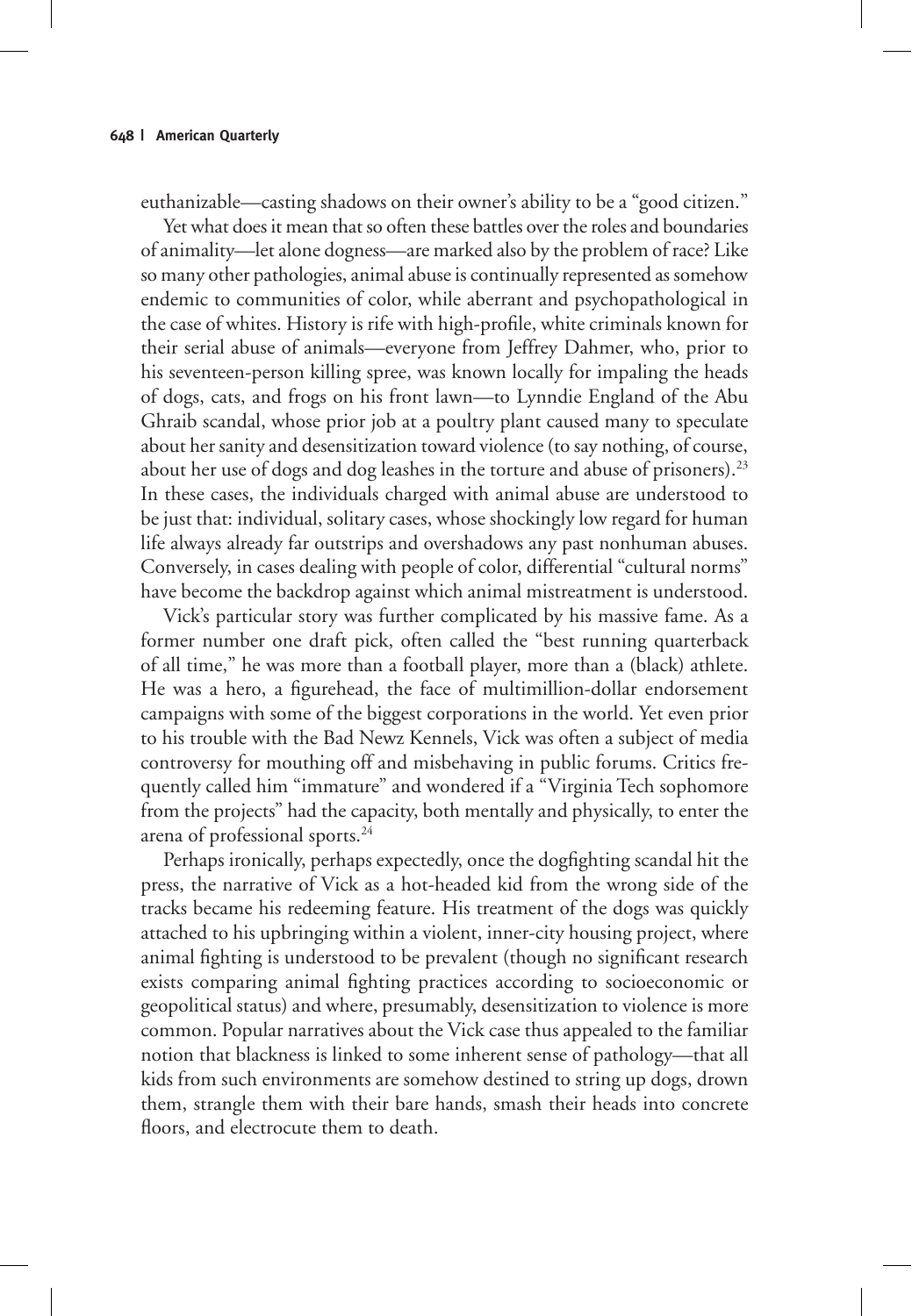These connections were further reinforced and reenacted in Vick's ten-part reality television show produced for BET in 2010, titled *The Michael Vick Project*, which one critic tellingly called Vick's "attempt to humanize himself," and which played under the byline, "I'm Michael Vick: my fall from grace was tragic, but it was all my fault, and I'm on a mission to get it all back. Not the money and the fame, but to restore my family's good name. This is the Michael Vick Project."25 As suggested by the title, the show attempts to capture Vick's rehabilitation and reparations, while the viewer is brought through familiar shots of a poor black childhood marked by too much idle time and an early exposure to "adult" activities.

In *The Michael Vick Project*, much like the case itself, Vick's background came to stand in as *the* subject culpable for the crime—his was a case of temporary insanity by way of blackness. In response to those perplexed by why such a successful athlete would fall back on old and ugly habits, he reflected, "Yeah, you got the family dog and white picket fence, and you just think that's all there is. But some of us had to grow up in poverty-stricken urban neighborhoods, and we just had to adapt to our environment." When asked if he felt that "white people simply don't understand that aspect of black culture," Vick affirmed, "I think that's accurate."<sup>26</sup> "I hate to use our culture as an excuse, but that's what it is . . . and that's what happened and that's the way I thought about it growing up, and this is something we do. I love animals. I love dogs. I love birds. I love all types of animals. But this was just the way we was brought up ... no one ever told me it was the wrong thing to do."27

Though the dominant narrative of *The Michael Vick Project* encourages the viewer to travel with Vick on his road to recovery, the brutality of the crimes committed and the strangeness of Vick himself are hard to miss. On location at the Bad Newz Kennels, we learn that the kennels are part of a large compound Vick commissioned almost ten years earlier, complete with a mansion for himself and his guests. The entire property was financed for collecting, holding, and fighting dogs. Rows of empty, dirty chain-link cages are shot without irony, considering neither the fates of their earlier inhabitants nor the fate of Vick himself, who between 2007 and 2009 lived in a concrete cell of his own. As he walks through the halls of the now-deserted residence, he reminisces about good times that were had there and the privacy it afforded his family and friends. The bloodied carpet that once occupied a central location has been removed for the screening, and, like the empty dog cages, the house reverberates with ghosts past.

Similar to the opening line of the series, which mechanically replays the same phrase over and over again—"my fall from grace was tragic, but it was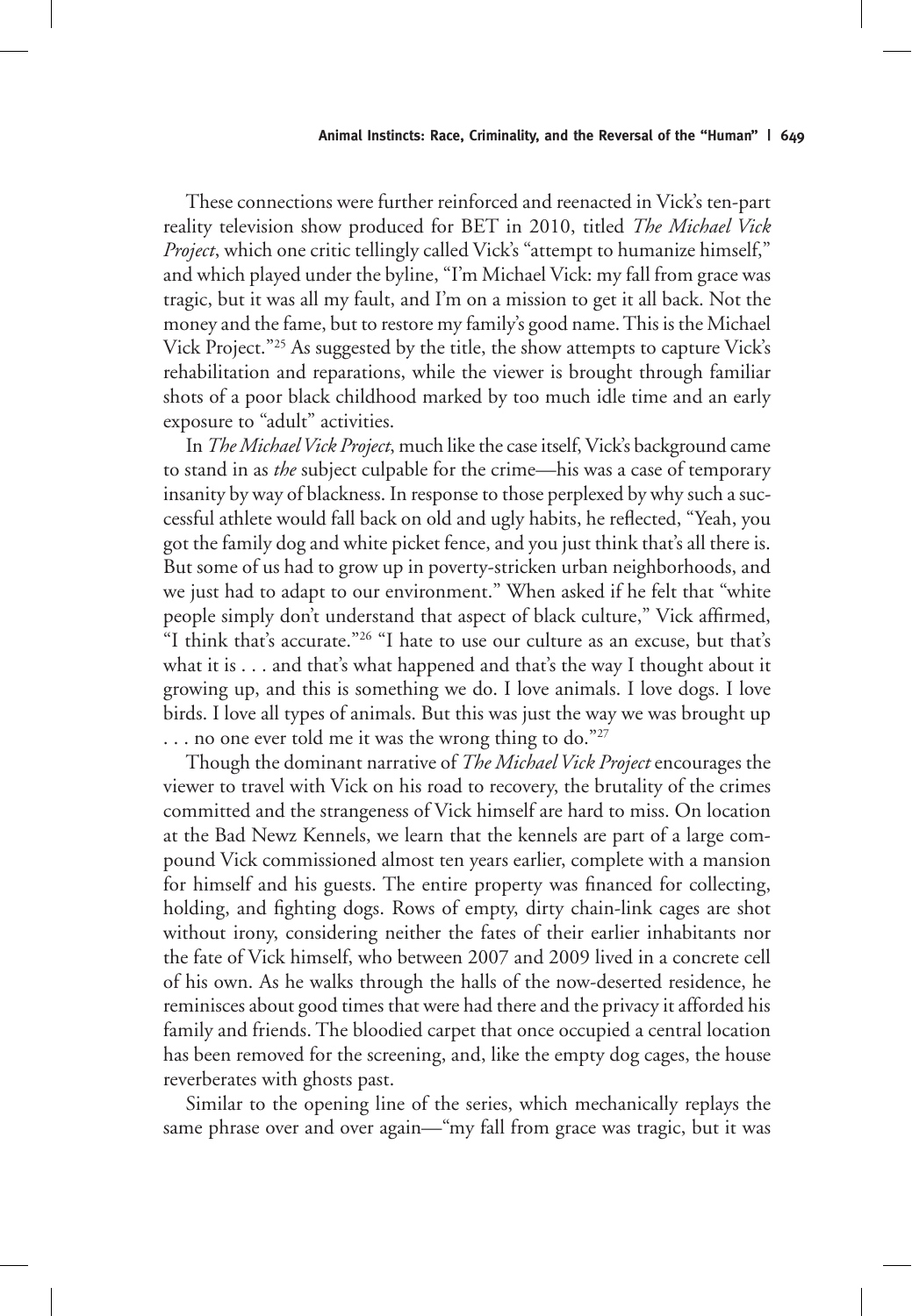all my fault"—Vick uses the language of grievance and restitution to tell the story of the Bad Newz Kennels, robotically repeating his wrongness while often providing glimpses of the fact that his own understanding of wrongdoing is far from what the audience expects. In a more recent interview with *GQ*, Vick lamented that he was legally barred from having dogs until the end of his probation period in June 2012, as he "always had a family pet, always had a dog growing up. It was almost equivalent to the prison sentence, having something taken away from me for three years. . . . I miss my companions."<sup>28</sup> In his own mind, then, these two pastimes—pet keeping and dogfighting—are not diametrically opposed but instead two sides of the same coin, a singular token of his passion for all things canine.

This statement and others like it provide a bizarre wrinkle in the narrative of Vick's defense, which blamed his treatment of the Bad Newz dogs on the very childhood that he now admits offered a love of family pets. Though these two pieces of the puzzle hardly fit together, the public has cared more about Vick's process of atonement, and promise of personal transformation, than the possibility that something is amiss with Vick himself. Throughout the trial, his lawyers coached him to admit his "poor judgment," to demonstrate that he was "willing to deal with the consequences and accept responsibility for [his] actions," and to bow his head in a gesture of remorse. Strangely enough, the dance around Vick's restitution was conducted by both sides of the law: upon completion of the trial, US Attorney Chuck Rosenberg smugly remarked, "this was an efficient, professional, and thorough investigation that well exposed a seamy side of our society. . . . I trust Mr. Vick learned important lessons and that his admission of guilt will speed his rehabilitation."29 But what were these lessons, and what exactly did Vick admit? Perhaps much like the dogs he raised, fought, and killed, he learned to bare his teeth only when told.

### **Second Chances**

The desire for Vick's redemption was articulated most strongly by many African American commentators. In the months after Vick's indictment, a proliferation of images of African American leaders and groups showing solidarity for a man whom they felt was unjustly accused and even more unjustly punished appeared across news media outlets. The NPR political analyst Juan Williams and other critics argued that racial differences in opinions on the Vick case could be explained by anxiety within the black community about the politics of "second chances." "There is a very real issue here, of people with felony convictions (and their families) who want employers to look past their criminal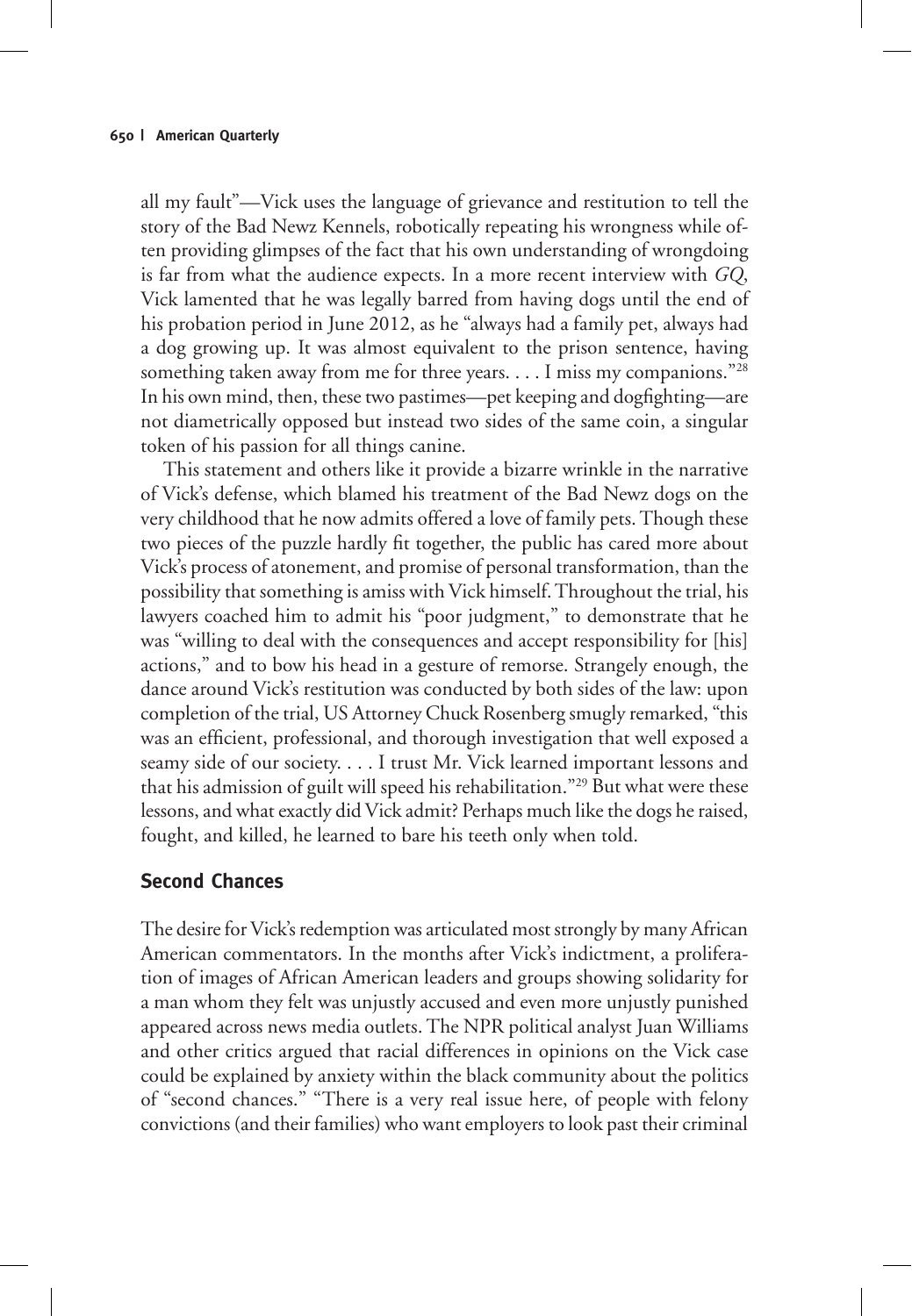record. . . . Mr. Vick is a stand-in for these people, especially the disproportionate share of black men caught in this predicament.<sup>"30</sup> This concern did speak to broader sentiments, as many African American commentators focused on what they perceived to be an overzealous punishment for the crime at hand (both in terms of Vick's sentencing and in terms of his treatment in the press) and did not generally argue in favor of exoneration based on Vick's upbringing. In large part, African American leaders who chose to support Vick defended their position not by focusing on his actions but by focusing on what he did *not* do, that is, kill or harm another human being. In this formulation, frequent comparisons were made between canine and human death.

NAACP Atlanta chapter president R. L. White, for example, released a statement shortly after Vick's arrest, lambasting the public and the media for their apparent racism toward Vick. "In some instances," White concluded, "I believe Michael Vick has received more negative press than if he would've killed a human being. . . . the way he is being persecuted, he wouldn't have been persecuted that much had he killed somebody." White added that he could not "understand the uproar over dogfighting, when hunting deer and other animals is perfectly acceptable"—sports that are of course predominantly associated with white communities.<sup>31</sup>

Yet even if we accept White's premise that we do have competing and often contradictory codes about the proper treatment of animals—some we hunt, some we eat, some we exterminate, and others we buy little pink coats for—why would he suggest that Vick's treatment by the press would have been ameliorated had he murdered another person instead? Likely because White was imagining the person that Vick would have statistically been in a position to kill—another African American—whose life, when measured against that of a dog, may, in the public's mind, matter less.

As the author Patrice Evans put it,

When Americans work themselves into a furor over a species that has yet to hold public office, then change the channel when more trenchant social matters come up, like say, the unjust incarceration rate for young black men, you can't help wondering who's really winning in America: you or the Airedale? . . . it seems unjust when the rewards of class and privilege become an entitlement for a whole other species. Did we win the battle for Obama only to lose the war for the dogs?32

### Senior writer for ESPN David Fleming remarked similarly,

For some African-Americans, a suspicion that somewhere along the way this increased devotion to animals directly correlates to a decreased respect for humans has hardened into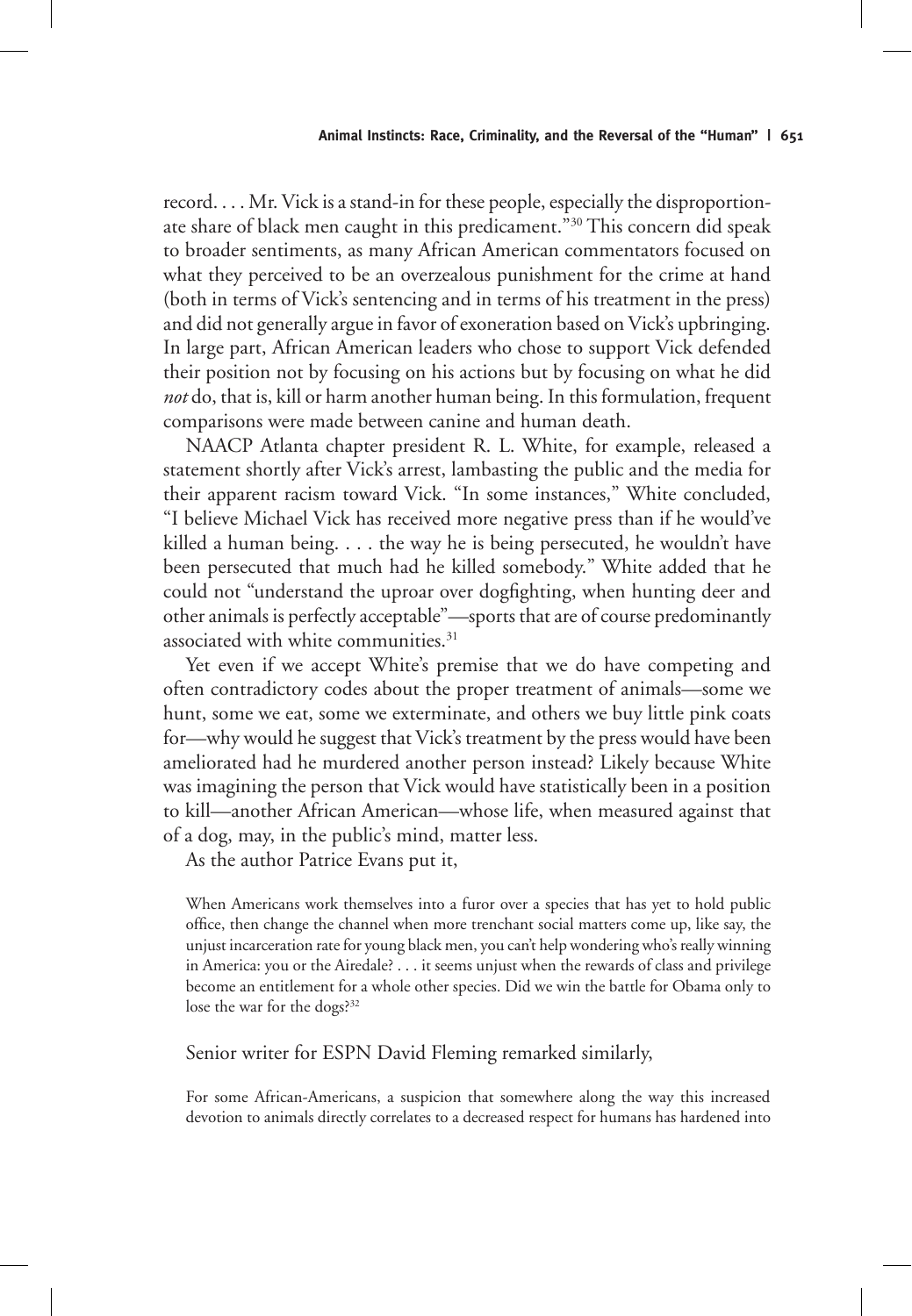excusing Vick of wrongdoing altogether. There are cries of racism when perhaps speciesism may be more accurate. At the same time, animal rights activists seem to be indulging their misanthropic side. Pets are easy to love—humans not so much.<sup>33</sup>

These conceptualizations—of the politics of unequal life, both human and animal—seemed irrelevant for animal rights groups such as PETA that, with striking disregard for any racial sensibility, called Vick a monster, followed him to and from the courthouse, and, later, attempted to tank his reentry into the NFL.34

Since the 2005 inauguration of the traveling exhibit originally called "Are Animals the New Slaves?" and now called "Glass Walls," currently installed on the National Mall in Washington, DC, PETA has come under fire from African American critics. Drawing parities between images of African Americans under slavery and domesticated, shackled animals, the exhibit has appeared contemporaneously with a series of ads placed on billboards and in magazines around the country, featuring people staged as abused animals. All of this caused considerable outrage, with local residents protesting the images and the NAACP releasing a formal statement about the misappropriation of black bodies, black suffering, and even black political discourse, as the exhibit's first panel quotes Martin Luther King Jr.: "Injustice anywhere is a threat to justice everywhere."35

Yet in the Vick case, as in other instances involving high-risk, violently prone animals, PETA, as well as the Humane Society of the United States, recommended the dogs' euthanization. Peculiarly then, PETA's advocacy to put the Vick dogs down raised them out of the realm of animality. They were not innocent enough to be the "new slaves" represented in PETA's campaigns; they were not the nameless, voiceless, animals for whom PETA spoke. Rather, they were vicious pit bulls, each with a name, each with a story, and each perceived to be bred into a life of miserable but inevitable violence. Their desperation appeared to mirror Vick's, as did their eventual rehabilitation by Best Friends Animal Sanctuary in Kanab, Utah, a rescue organization that took in the Vick dogs when no one else would. In 2008 the saga of the dogs' transformation at the sanctuary was broadcast as a special two-hour episode of *DogTown* on the National Geographic channel (also home to Millan's *Dog Whisperer*), titled "Saving the Michael Vick Dogs."36 Much like *The Michael Vick Project*, *DogTown* tells the story of rehabilitation and reentry; both offer salvation narratives in which violent offenders, be they human or animal, are cured of their baser instincts and are given "second chances."37 Like the discourse of executability that seemed to travel across political lines, Vick and the dogs he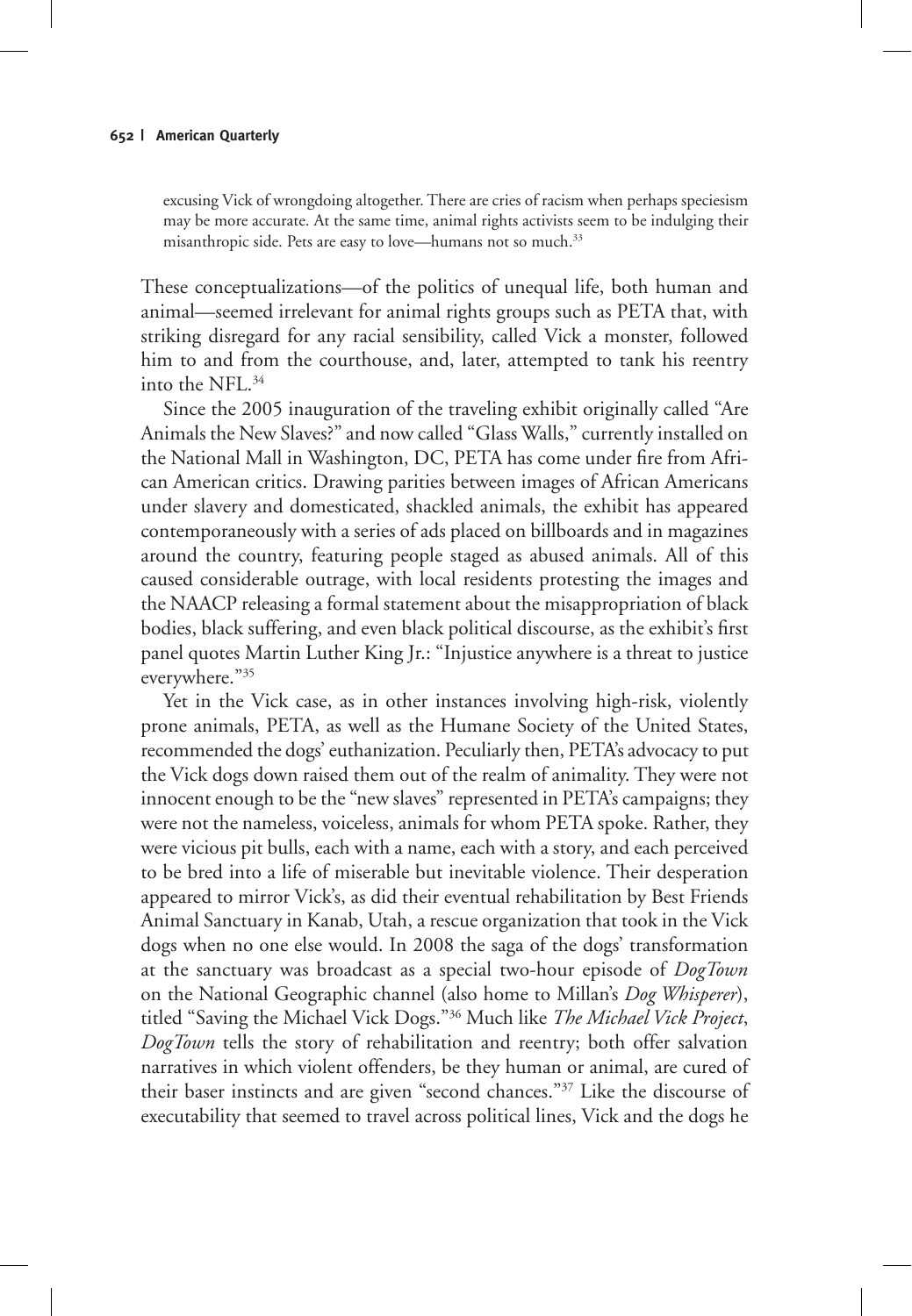abused became placed within parallel narratives of redemption. As one Best Friends volunteer who worked with the dogs noted, "My fear [was] [n]ot that I'd be attacked by a pitbull. But that I'd discover these dogs were too damaged to ever have a chance at a decent life."38

The resurrection of Vick's dogs occurred at the same time that Vick served his prison sentence, a fact that provided an important backdrop for the narrative of his atonement. Vick became one of the pack—he was understood as "damaged" in his own way, and concern over his "chance at a decent life" was articulated by his warm reentry into the NFL (not to mention his speaking engagements with the Humane Society). Narratives of criminality and animality that dictate the terms of black masculinity in US culture thus provided the context for both Vick's "fall" and his comeback. His time in prison served a critical and instructional purpose. In a society where incarceration rates for black men are cited as ranging between 17 percent and 33 percent,<sup>39</sup> the legal regulation of Vick, because of his fame, not in spite of it, articulates the banality of modern carceral culture.

As Lisa Marie Cacho argues, ubiquitous patterns of criminalization determine and define the lives of persons of color in the United States, whose very status under the law is consigned to literal and figurative states of death. She suggests that the subject positions enabled by the law are often misinterpreted as "outcomes" of law abidement or violation, rather than "effects of the law" itself:40

people who occupy legally vulnerable and criminalized statuses are not just excluded from justice; criminalized populations . . . *form the foundation* of the US legal system . . . [which] is to say that law is dependent upon the *permanence of certain groups' criminalization.*<sup>41</sup>

In this way, Vick's incarceration was both necessary and inevitable, and his dogs became a means to an end. In a moment that has been popularly characterized as "postracial," these eventualities must be understood as critical to the reinstantiation of difference.

The assertion of a postracial stance in the Vick case could be seen across mainstream media news outlets, many of which suggested that Vick's incredible wealth raised him above the full reach of the law and out of the category of proper "blackness." After all, who, if not the best-paid quarterback in the NFL, could afford proper legal counsel? Debates over the boundaries of blackness in the Vick case came to a head in August 2011, when ESPN raised eyebrows after pairing an article by the African American political commentator Touré—author of the recent *Who's Afraid of Post-Blackness?*—with a whitewashed image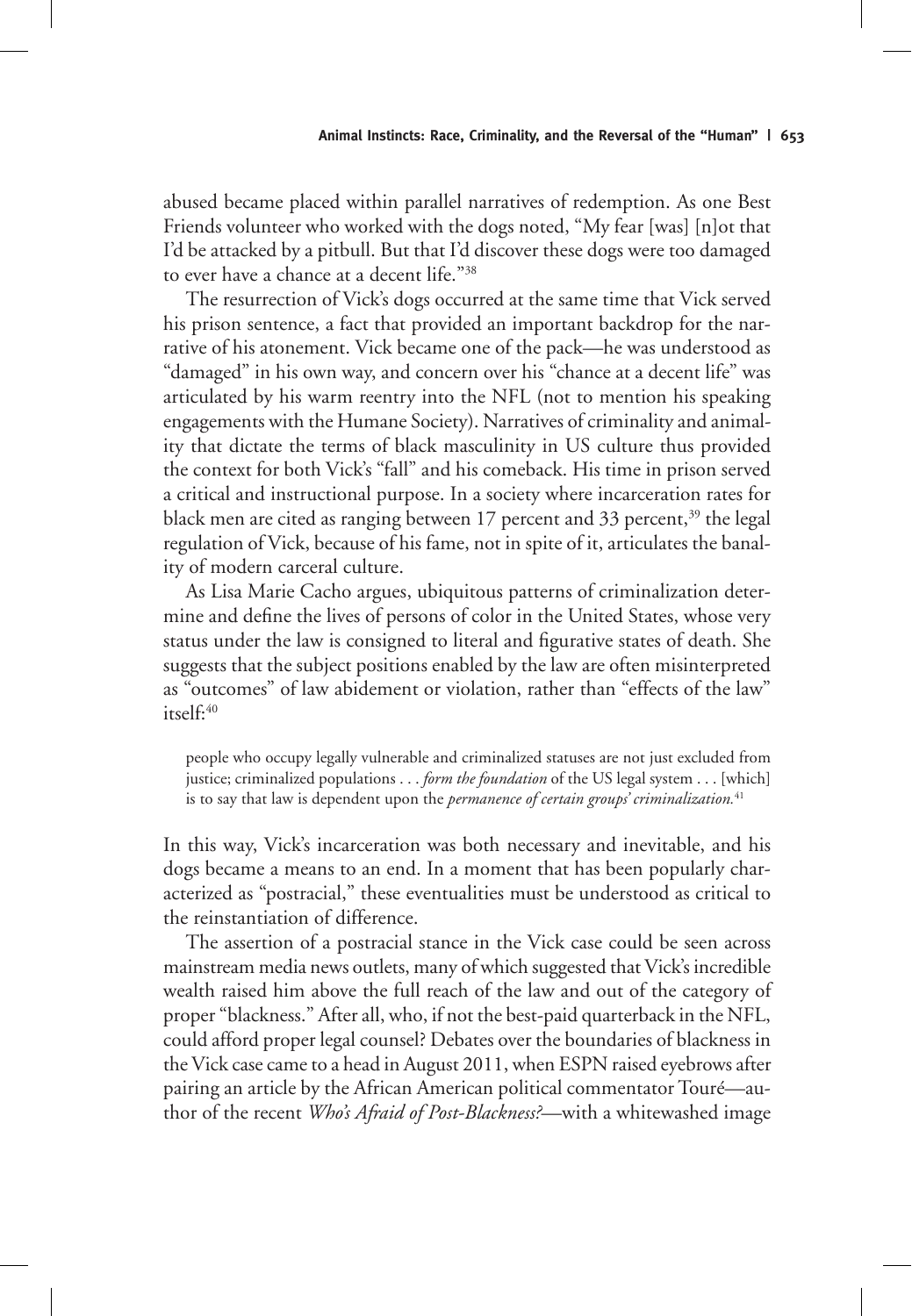of Vick under the title "What If Michael Vick Were White?" Aghast, Touré promptly appeared on numerous news outlets, railing against ESPN's coupling of his story with the "sensationalist thought experiment of race-switching."42 Touré argued that we are far from understanding or fully addressing the racial implications of Vick's case (though he also was among the many who cited Vick's upbringing as a critical link in the story).

Beyond the support Vick received from African American critics based on ideas of racial solidarity, and beyond discourses of "cultural difference" that were expressed across color lines and in various contexts, racial difference was also articulated through a third, and more disturbing venue: the language of dark comedic revenge. First, in the form of a canine "payback" initially suggested with humor in popular commentary, and later, in the development of a Michael Vick "chew toy" still on sale today—the likes of which seemed to both prefigure the manufacture of the Obama monkey dolls in the 2008 presidential race and hark back centuries to what Bill Brown has called the "relentless objectification" of blackness, initiated by the implosion of the "person/thing binary" under slavery and then symbolized in the development of black collectibles.43 This type of racial objectification sheds light on the ease with which death threats were levied at Vick after his release from prison; if anything, his status as executable seemed curiously less clear than that of his dogs.

None of these considerations, however, plainly deals with the violence at the heart of Vick's actions. Whether or not we believe that terms such as *torture* and *execution* should be reserved only for the province of the human species, and even though we must acknowledge that black men are severely and disproportionately victimized by the US justice system, Vick's actions remain alarming. Compared with the laundry list of slow, painful torture sessions and deaths Vick inflicted on dozens of dogs, the practice of dogfighting itself—which is, after all, the main criminal act at the center of all the disputes—begins to seem like child's play. The level of sadism exhibited in the bodies of the beleaguered dogs that survived, and the remains of those that did not, does not suggest the actions of a well man.

Among other forms of evidence, investigators uncovered shallow graves with disemembered body parts, rape stands and breaking sticks, a bloodstained fighting area, and dozens of live dogs, injured and underfed, chained to car axles just out of each other's reach. Vick and his friends were discovered to have hung several dogs "by placing a nylon cord over a 2 x 4 that was nailed to two trees." Others were drowned by having their heads held in a five-gallon bucket of water. One was killed by "slamming it to the ground. . . breaking the dog's back and neck." Another was electrocuted after being wet down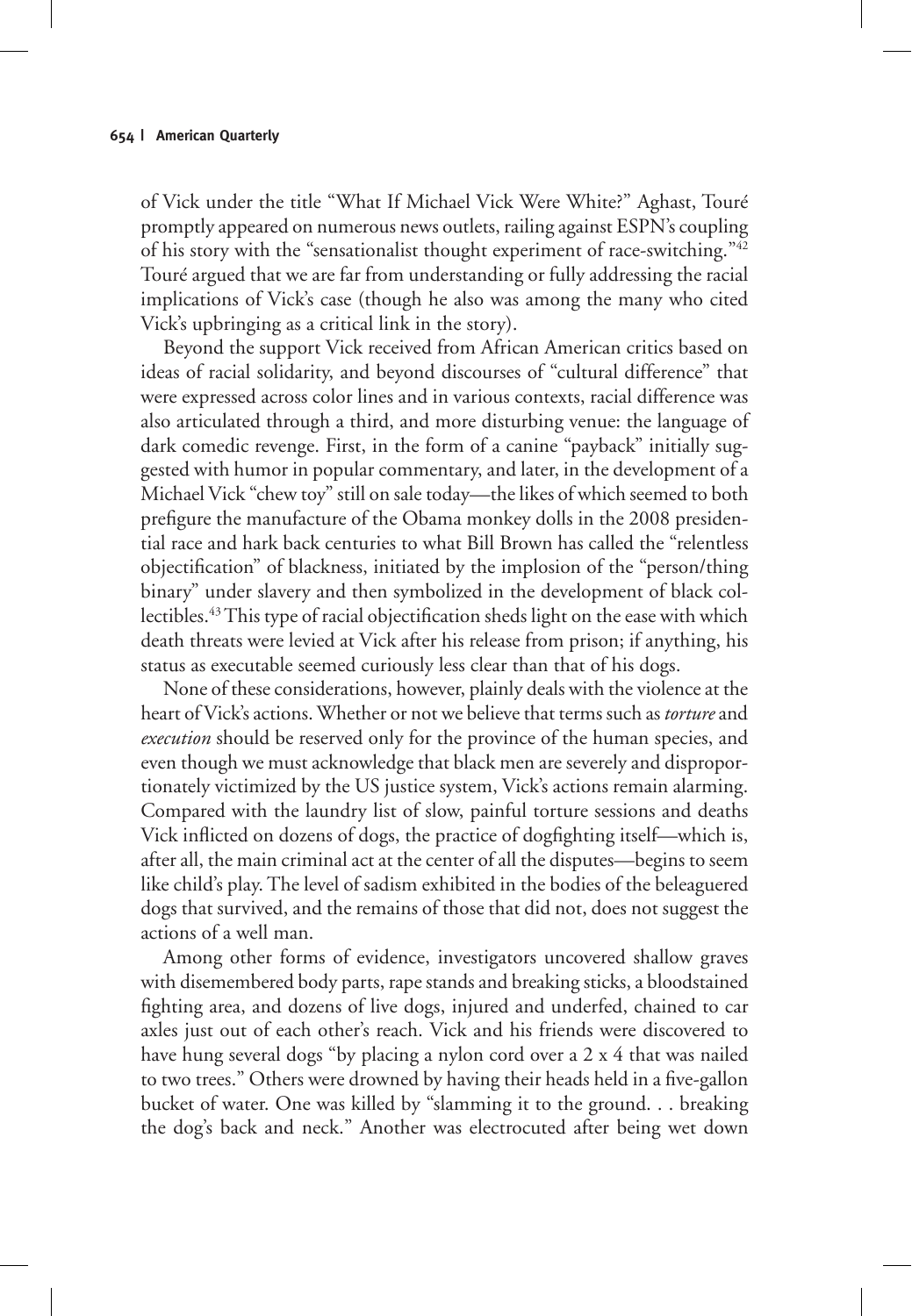with water. These acts, as well as the death toll raised by the Bad Newz Kennel dogs themselves, were allegedly seen as humorous, "funny," by Vick and his friends. Throughout all the allegations and fact-finding, Vick admitted to killing only two dogs, and he did so in a straightforward manner: "I carried a dog over to [codefendant] Quanis Phillips, who tied a rope around its neck. I dropped the dog."44

In recent years, legal statutes on animal abuse have become more stringent because of the emergence of psychological studies that have linked behavioral tendencies toward animal abuse with spousal and child abuse, large-scale acts of public violence (such as serial killing), and forms of socio- and psychopathology—much like the Dahmer case. In this line of thinking, the abused animal is but a stop along the way—an early sign of a future criminal act against the only victims perceived to really "matter" —people. Washington senator Maria Cantwell, coauthor of the Animal Fighting Prohibition Enforcement Act (AFPEA) passed in 2007, partly as a result of the uproar over the Vick case, remarked along similar lines that "staged animal fights spawn not just malicious animal cruelty, but also drug trafficking, illegal gambling, public corruption, and even murder."45 Cantwell's language presents a familiar equation that links animal abuse to other forms of illegal and unethical behavior. (Was this another kind of "second chance"? First strike, beat a dog, second strike, you're out?) Yet how can we understand the use of the term *execution* as it was mobilized in the Vick case, alongside Cantwell's use of the phrase "even murder" as an outcome, rather than a replication of, animal abuse? Ultimately, what remains unclear is whether animal abuse for animal abuse's sake is ever really the issue.

Vick's own twenty-three-month stay in prison was enabled by a broader conviction—conspiracy to participate in illegal interstate commerce (largely, gambling and gambling-related activities)—though this reality was ignored because of the public's aversion to dogfighting. Ask most people on the street about Vick's charges, and the reply would likely have to do with animal abuse. This kind of bait and switch is characteristic of public perceptions about animal law and animal cruelty. Punitive measures against animal abusers are rarely as stringent as might be imagined through the lens of cultural distaste for animal cruelty. Because of this, animal law is applied unevenly and without consistent rationales.<sup>46</sup>

Nonetheless, what becomes interesting about this troubling logic is the fact that it did provide the framework for Vick to have been punished much more heavily: precedents had been made, and surely other cases would follow. For this reason, it is important to think beyond the framework of hypersurveillance that we typically might apply to a case about the criminalization of a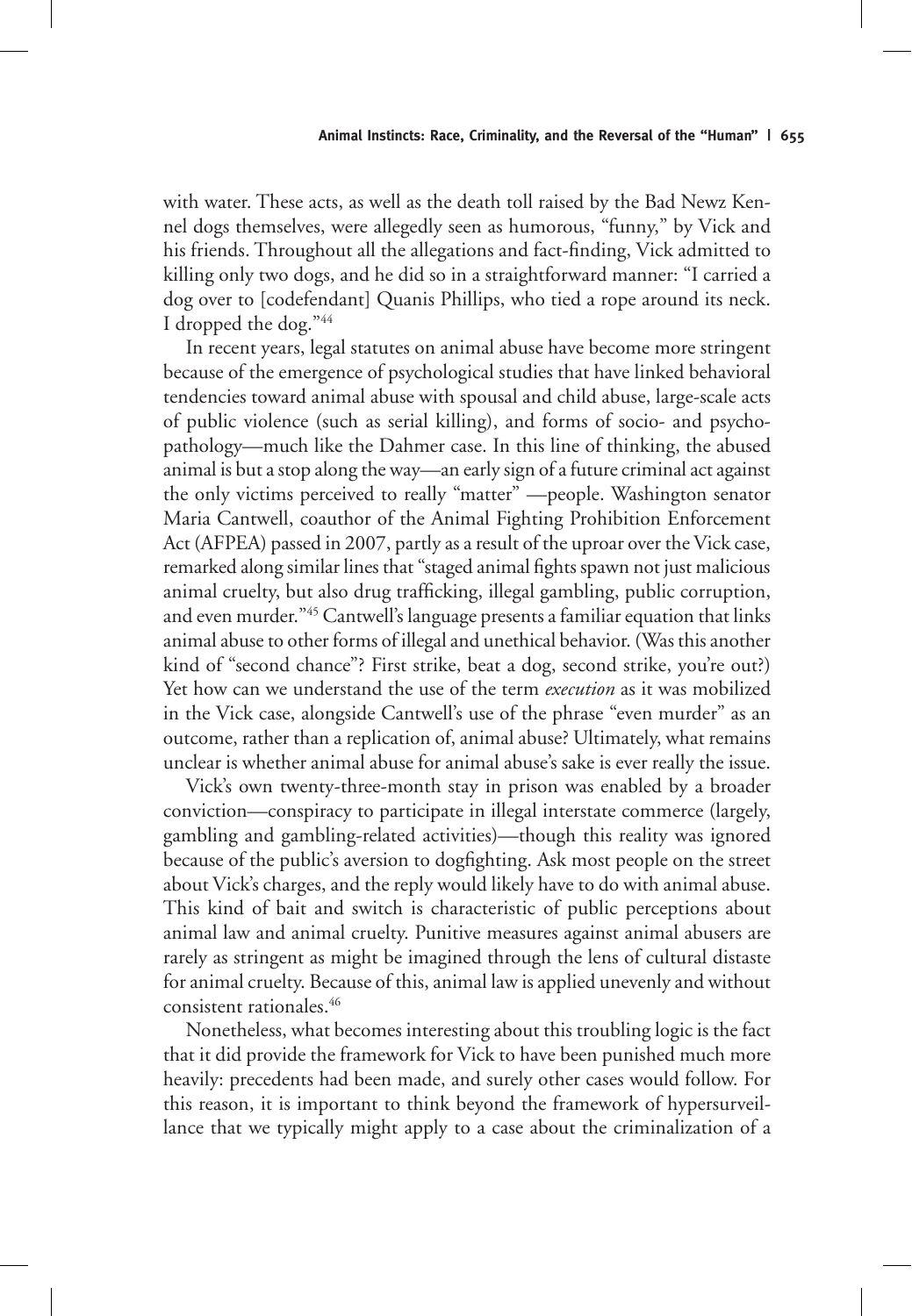black man in the public eye. Instead of imagining his trial, sentence, and the sensationalism that surrounded both as being unduly punitive, I think that we may have to consider the opposite—that rather than being sentenced too harshly, he may have been sentenced too leniently<sup>47</sup>—and not because of the impressive legal defense his fame and fortune procured for him but, in the end, because of his race. This lenience is indicative of discourses of the banality of criminality, of the banality of monstrosity, that shape popular imaginings of black masculinity.

Prevailing scholarship on the prison-industrial complex demonstrates how the increased policing of "minor," nonviolent crimes in the last twenty-five years has provided the rationale and justification for the staggering rise in incarceration rates, and how this policing has disproportionately affected people of color. In this light, animal abuse becomes a curious case. Because it occupies a liminal place in the law, yet is both violent in nature and understood as a "gateway" crime, it straddles the line between minor and major offenses. Its inconsistent prosecution under the law provokes an important question: when is an act of violence not considered as such? When it is directed at a body that is imagined as inherently violable?

Similar haziness about the moral coding of violence against animals can be seen in the politics of Vick's postincarceration comeback. Speaking out on behalf of a more recent addition to the posttrial dogfighting legislation, the 2011 Animal Fighting Spectator Prohibition Act, which penalizes adult spectators who either attend animal fights or bring children to such events, Vick noted,

I deeply regret my previous involvement in dogfighting; I'm sorry for what I did to the animals. During my time in prison, I told myself that I wanted to be a part of the solution and not the problem. . . . I've been speaking to kids and urging them to be responsible and to be good to animals. . . . I'm here to send a similar message—to help address the problem and break the cycle—of teaching these kids not to get mixed up in this crime. . . . I hate to use it as an excuse, but seeing dogfights as a kid had a huge impact on me.<sup>48</sup>

Vick's ability to repent and to become a champion for a problem that he had once contributed to—even becoming a spokesperson for the Humane Society after his release—suggests the limits of compassion for nonhuman species. Substitute any violent crime against a person for animal abuse or dogfighting in Vick's remarks, and it would be hard to imagine how he might become a sympathetic figure. But, by 2010, he had been admitted back into the NFL, joining the Philadelphia Eagles and receiving the NFL Comeback Player of the Year Award for a successful season on his new team. A year later, Nike resigned a sponsorship contract that it had revoked pending his 2007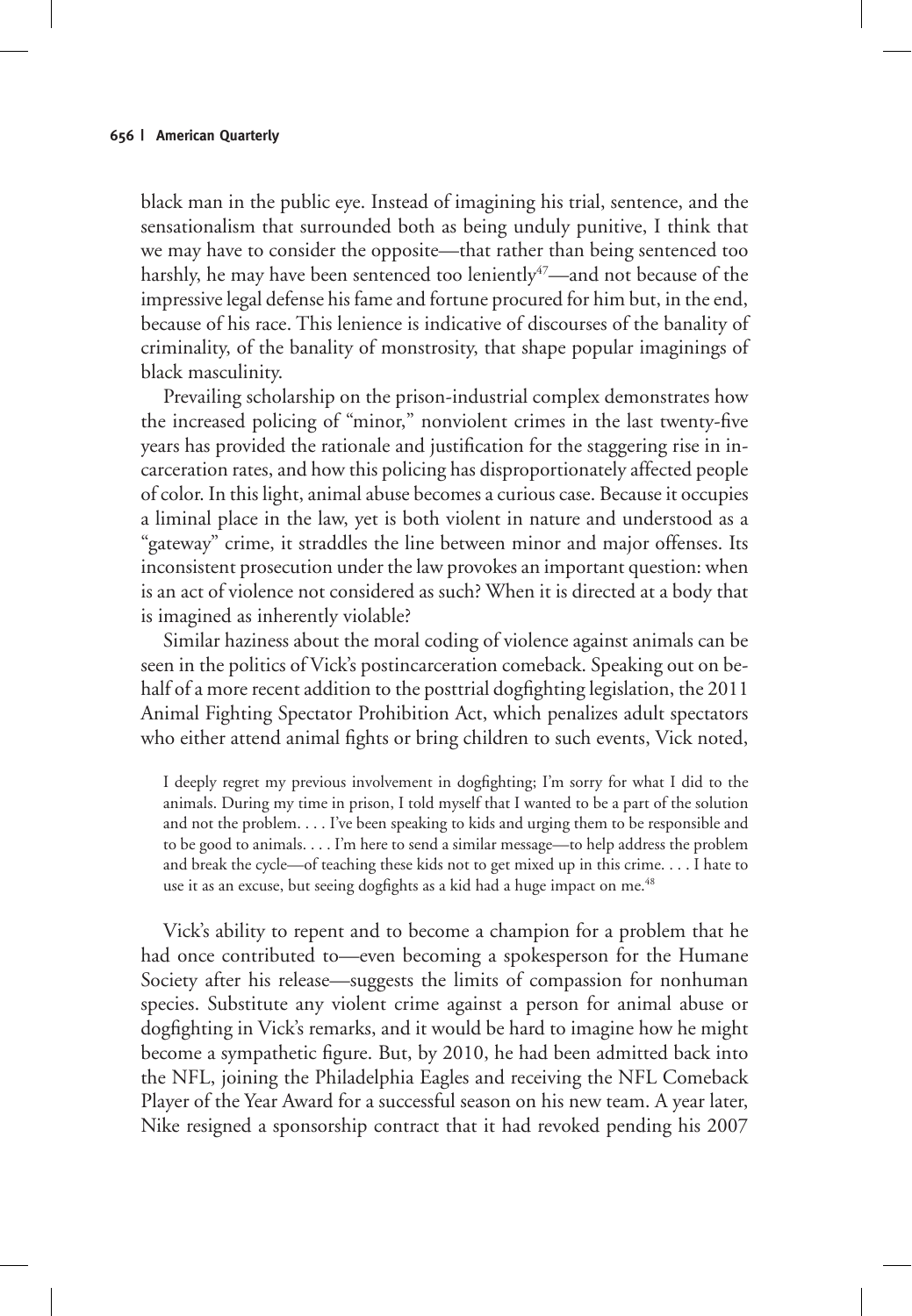trial. By October 2012 Vick was legally allowed to begin owning dogs again and promptly brought one home to be "well cared for and loved as a member of [the] family."49

Interestingly, public knowledge of Vick's new dog occurred only after Vick accidentally tweeted a photograph of himself with a box of dog treats in the background. Sites across the Web immediately jumped on the image, remarking with strange consistency that "either Michael Vick loves eating Milkbones, or he has a new dog."50 Of course other possibilities remained: he could have been at a house other than his own, or the dog treats could have been left by someone else. But in the furor that ensued, none of these options seemed possible. The only question that remained was whether Vick, in fact, was the animal himself.

#### **Notes**

I would like to thank Claire Jean Kim and Carla Freccero for their thoughtful critiques, and for putting this special issue together; the members of the 2011 ASA panel, "What the Public Body Hides: Displaced Narratives, Recurring Damages," where this essay originated: G. Melissa Garcia, Francoise Hamlin, Daphne Lamothe, and Susie Woo; Laura Grappo for her ever-judicious eye; and the anonymous reviewers and editorial staff at *American Quarterly* for their excellent feedback.

- 1. "Vick Dog Fighting Case," *CBSNews*, July 20, 2009, www.cbsnews.com/elements/2007/07/26/ in\_depth\_sports/timeline3099127.shtml; ESPN News Services, "Apologetic Vick Gets 23-Month Sentence on Dogfighting Charges," *ESPN*, December 11, 2007, sports.espn.go.com/nfl/news/ story?id=3148549.
- 2. *U.S. v. Purnell A. Peace, a/k/a "P-Funk" and "Funk," Quanis L. Phillips, a/k/a "Q," Tony Taylor, a/k/a "T," Michael Vick, a/k/a "Ookie,"* 18 U.S. 371 (2007).
- 3. This statement is not intended to reduce the complexity of these movements or the diversity of opinions within them. Rather, it is to say that on the most basic level, these movements stand *against*  the mistreatment of animals, versus media and legal discourses that either waffle on the question or function to enable nonhuman abuses. In this essay, "animal welfare groups" is intended to connote organizations dedicated to the humane treatment of animals, such as the Humane Society, whereas "animal rights groups" is intended to convey more radical organizations, dedicated to a politics of animal liberation.
- 4. Judith Butler, *Precarious Life* (New York: Verso, 2006), 150.
- 5. Achille Mbembe, "Necropolitics," trans. Libby Meintjes, *Public Culture* 15.1 (2003): 17.
- 6. Ibid., 36.
- 7. Ibid., 40.
- 8. Ibid., 14.
- 9. On this point, see, for example, Hugh Raffles, "Jews, Lice, and History," *Public Culture* 19.3 (2007): 521–66.
- 10. Glen Elder, Jennifer Wolch, and Jody Emel, "Le Practique Sauvage: Race, Place, and the Human-Animal Divide," in *Animal Geographies: Race, Politics, and Identity in the Nature-Culture Borderlands*, ed. Jennifer Wolch and Jody Emel (London: Verso, 1998), 72–90.
- 11. Claire Jean Kim, "Slaying the Beast: Reflections on Race, Culture, and Species," *Kalfou* 1.1 (2009): 4.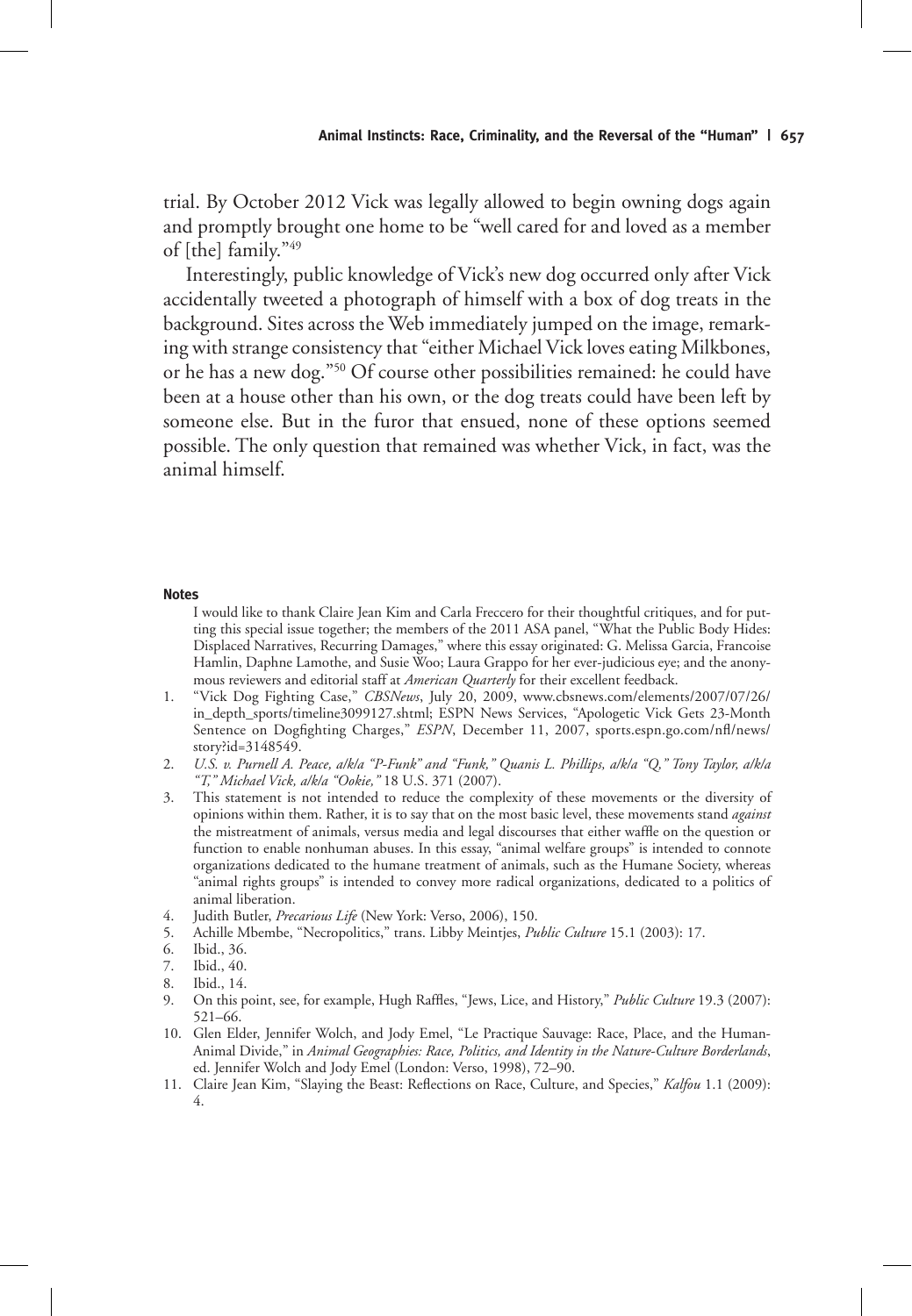- 12. Greta Gaard, "Tools for a Cross-Cultural Feminist Ethics: Exploring Ethical Context and Contents in the Makah Whale Hunt," *Hypatia* 16.1 (2001): 7.
- 13. Claire Jean Kim, "Multiculturalism Goes Imperial: Immigrants, Animals, and the Suppression of Moral Dialogue," *Du Bois Review* 4.1 (2007): 235.
- 14. Maneesha Deckha, "Toward a Postcolonial, Posthumanist, Feminist Theory: Centralizing Race and Culture in Feminist Work on Nonhuman Animals," *Hypatia* 27.3 (2012): 529–30.
- 15. Richard W. Bulliet, *Hunters, Herders, and Hamburgers: The Past and Future of Human-Animal Relationships* (New York: Columbia University Press, 2008), 45–46.
- 16. Charles Patterson, *Eternal Treblinka: Our Treatment of Animals and the Holocaust* (New York: Lantern Books, 2002). Marjorie Spiegel has also drawn an important analogy between slavery and animal subjugation in *The Dreaded Comparison: Human and Animal Slavery* (New York: Mirror Books, 1997).
- 17. Clare Palmer, "Killing Animals in Animal Shelters," in Animal Studies Group, *Killing Animals* (Urbana: University of Illinois Press, 2006), 170–87. Yi-Fu Tuan also touches on this point in his classic *Dominance and Affection: The Making of Pets* (New Haven, CT: Yale University Press, 2004).
- 18. Palmer, "Killing Animals," 180.
- 19. Sarah Chase, "Timeline of Animal Fighting," Animal Legal and Historical Center, Michigan State University College of Law, http://animallaw.info/ (accessed January 10, 2012).
- 20. See Susan J. Pearson, *The Rights of the Defenseless: Protecting Animals and Children in Gilded Age America*  (Chicago: University of Chicago Press, 2011).
- 21. See, for example, Humane Society of the United States, "Animal Cruelty and Human Violence," April 25, 2011, www.humanesociety.org/issues/abuse\_neglect/qa/cruelty\_violence\_connection\_faq.html.
- 22. Donna Haraway, *The Companion Species Manifesto: Dogs, People, and Significant Otherness* (New York: Prickly Paradigm, 2003).
- 23. See, for example, Cynthia Hodges, "The Link: Cruelty to Animals and Violence towards People," Animal Legal and Historical Center, Michigan State University College of Law, 2008, www.animallaw.info/articles/arus2008hodges\_link.htm; Humane Society of the United States, "Animal Cruelty and Human Violence: A Documented Connection," April 25, 2011, www.humanesociety.org/issues/ abuse\_neglect/qa/cruelty\_violence\_connection\_faq.html; Emma Brockes, "What Happens in War Happens," *Guardian*, January 2, 2009, www.guardian.co.uk/world/2009/jan/03/abu-ghraib-lynndieengland-interview; Josh White, "Abu Ghraib Dog Tactics Came from Guantanamo," *Washington Post*, July 27, 2005, www.washingtonpost.com/wp-dyn/content/article/2005/07/26/AR2005072601792. html.
- 24. Interestingly, Vick also trades on this language in his many apologies, in which he calls his actions at the kennels "immature." See, for example, "Vick to Be Sentenced Dec. 10 After Guilty Plea," *ESPN*, August 28, 2007, http://sports.espn.go.com/nfl/news/story?id=2992890.
- 25. "Episode 1: The Confession," *The Michael Vick Project*, BET, 2010.
- 26. Will Leitch, "The Impossible, Inevitable Redemption of Michael Vick," *GQ*, September 2011, www. gq.com/sports/profiles/201109/michael-vick-gq-september-2011-interview#ixzz1ZZNGEXuq.
- 27. Mike Florio, "Mike Vick Wants to Own a Dog Again," *NBC Sports*, December 15, 2010, http:// profootballtalk.nbcsports.com/2010/12/15/mike-vick-wants-to-own-a-dog-again/.
- 28. Leitch, "Impossible.
- 29. "Apologetic Vick Gets 23-Month Sentence on Dogfighting Charges," *ESPN*, December 11, 2007, http://sports.espn.go.com/nfl/news/story?id=3148549.
- 30. Juan Williams, "Michael Vick's Second Chance: Why Survey Data Show a High Level of Black Sympathy for the Ex-Con Quarterback," *Wall Street Journal*, August 18, 2009, http://online.wsj.com/ article/SB10001424052970203550604574360253023096042.html.
- 31. White, quoted in "NAACP Official: Vick Shouldn't Be Banned from NFL," *CNN*, August 22, 2007, http://articles.cnn.com/2007-08-22/us/vick\_1\_dogfighting-operation-dogfighting-case-arthurblank?\_s=PM:US.
- 32. Patrice Evans, "A Walk in the Park," *ESPN The Magazine*, September 5, 2011, http://espn.go.com/ espn/story/\_/id/6894756/patrice-evans-dogwalking-blogger-provides-lessons-race-michael-vick-espnmagazine.
- 33. David Fleming, "The Dog in the Room," *ESPN*, August 25, 2011, http://espn.go.com/espn/commentary/story/\_/id/6889579/espn-magazine-examining-michael-vick-where-dogfighting-falls-continuumcruelty.